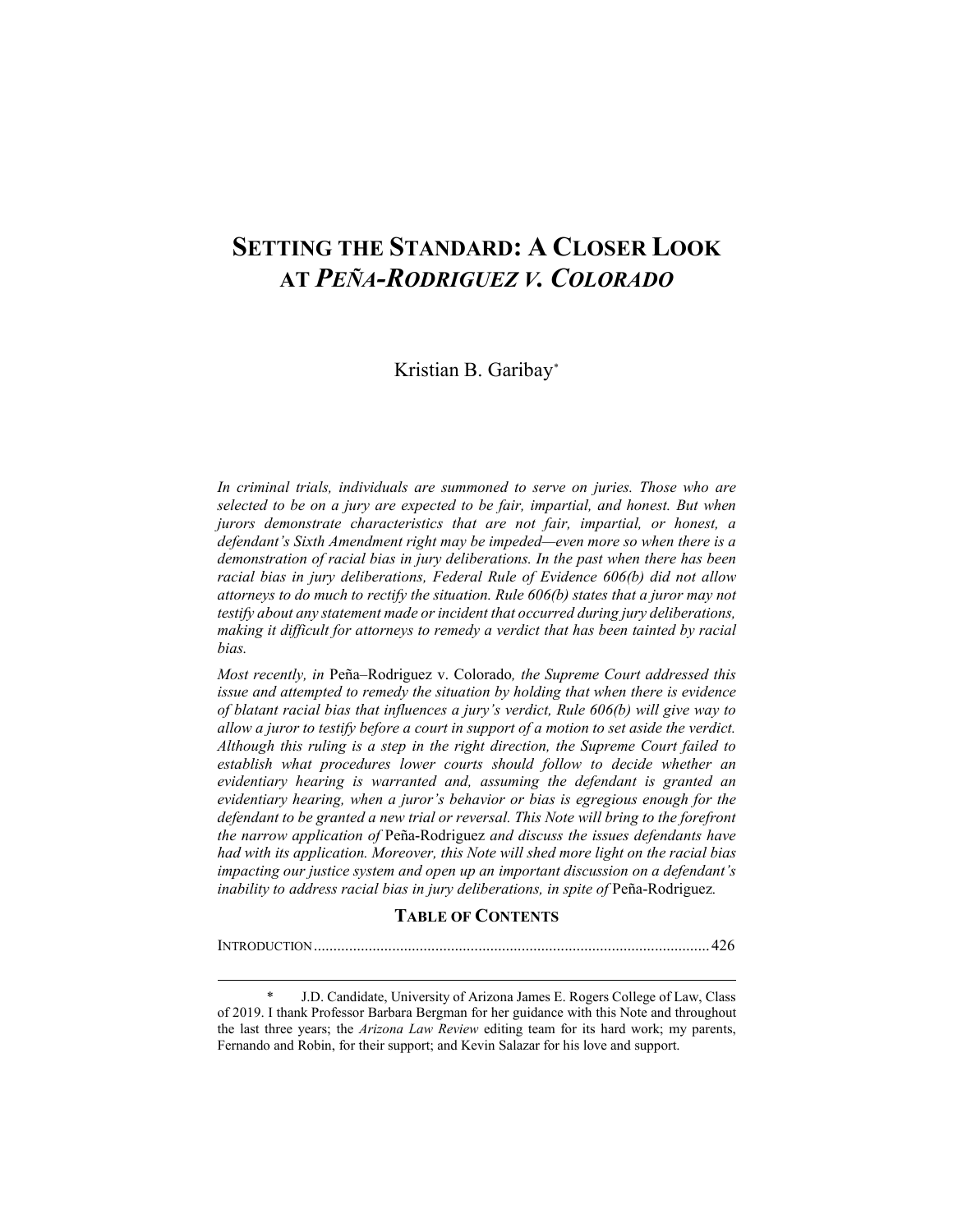## **426 ARIZONA LAW REVIEW [VOL. 61:425**

| III. THE CONFLICT BETWEEN FEDERAL RULE OF EVIDENCE 606(B) AND |  |
|---------------------------------------------------------------|--|
|                                                               |  |
|                                                               |  |
| VI. HOW EGREGIOUS DOES RACIAL BIAS HAVE TO BE BEFORE THE      |  |
|                                                               |  |

#### **INTRODUCTION**

A Native-American man is convicted of assault.<sup>[1](#page-1-0)</sup> The day after the jury announces its verdict, a juror reveals that during deliberations the jury foreman told other jurors "when Indians get alcohol, they get drunk, and that when they get drunk, they get violent."[2](#page-1-1) Other jurors chime in to agree with the jury foreman.[3](#page-1-2) Despite these racially biased comments during jury deliberations, the court upholds the conviction.[4](#page-1-3)

An African-American man is convicted of assault and two counts of threatening to injure a person. [5](#page-1-4) The same day the jury is discharged, one juror writes a letter to the judge.<sup>[6](#page-1-5)</sup> In the letter, the juror reveals that during deliberations some jurors expressed "all blacks are guilty regardless."[7](#page-1-6) Despite this racially biased comment during jury deliberations, the court upholds the conviction.<sup>[8](#page-1-7)</sup>

A Hispanic man is convicted of bank robbery.<sup>[9](#page-1-8)</sup> Hours after the verdict is rendered, a juror sends an email that states that during deliberations one juror referred to the defendant and said, "I guess we're profiling but they cause all the trouble."[10](#page-1-9) Despite this racially biased comment during jury deliberations, the court upholds the conviction. $11$ 

<span id="page-1-1"></span><span id="page-1-0"></span>Racial bias is a substantial issue in our judicial system that affects, among other things, a defendant's ability to receive a fair trial.[12](#page-1-11) The effectiveness of

12. *See* cases cited *infra* note 33.

 <sup>1.</sup> United States v. Benally, 546 F.3d 1230, 1231 (10th Cir. 2008).

<sup>2</sup>*. Id*.

<sup>3</sup>*. Id.* at 1232.

<sup>4</sup>*. Id.* at 1242.

<sup>5.</sup> Kittle v. United States, 65 A.3d 1144, 1147 (D.C. Cir. 2013).

<sup>6</sup>*. Id*.

<sup>7</sup>*. Id*. at 1148.

<span id="page-1-11"></span><span id="page-1-10"></span><span id="page-1-9"></span><span id="page-1-8"></span><span id="page-1-7"></span><span id="page-1-6"></span><span id="page-1-5"></span><span id="page-1-4"></span><span id="page-1-3"></span><span id="page-1-2"></span><sup>8</sup>*. Id*. at 1157 (the case was remanded on one of the convictions, but not because of juror racial bias).

<sup>9.</sup> United States v. Villar, 586 F.3d 76, 78 (1st Cir. 2009).<br>10. *Id.* at 81.

<sup>10</sup>*. Id*. at 81.

<sup>11.</sup> United States v. Villar, 411 F. App'x. 342 (1st Cir. 2011).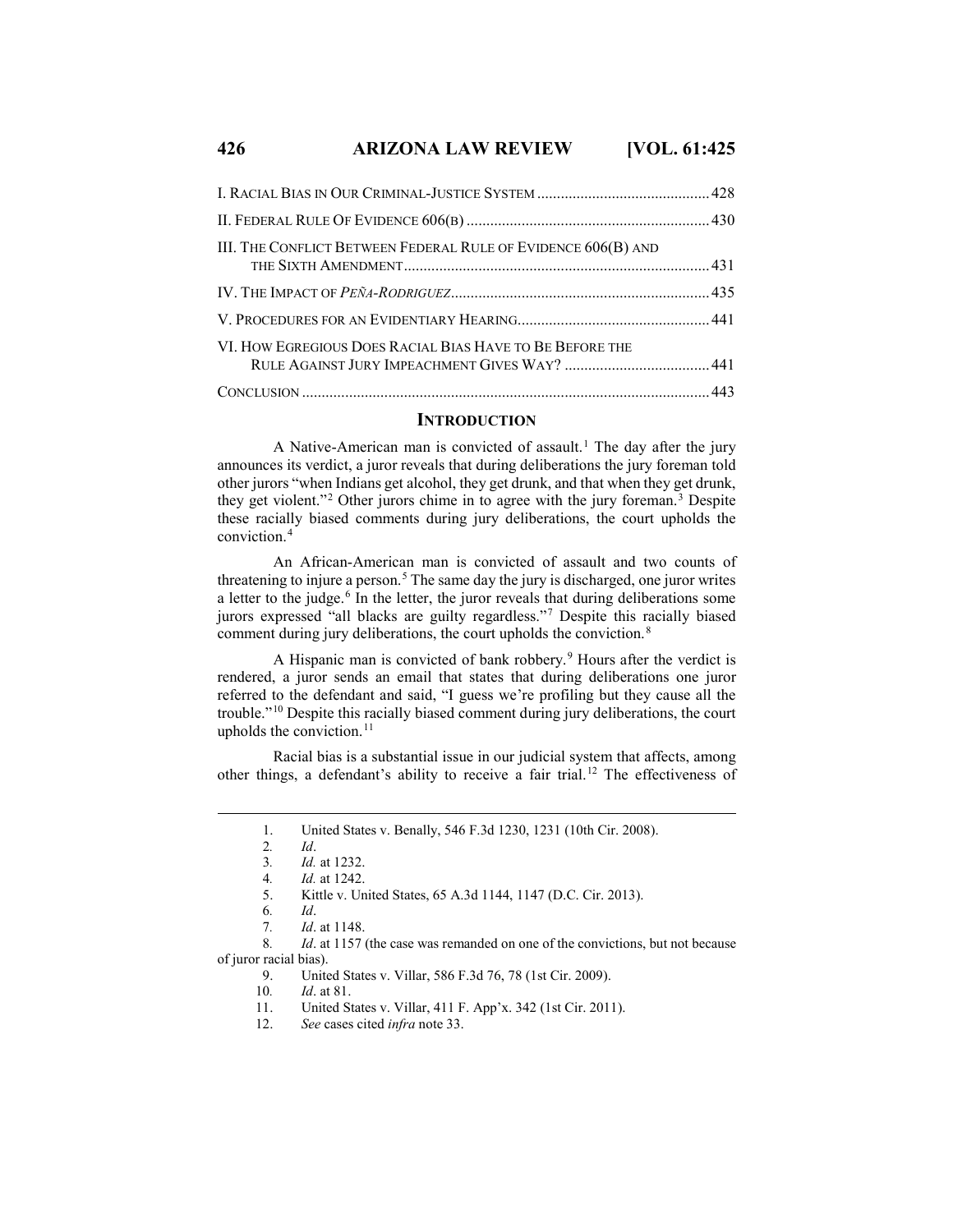criminal jury trials depends on a jury's ability to remain honest, unbiased, and fair throughout a trial.<sup>[13](#page-2-0)</sup> When jurors are unable to maintain these characteristics, true justice can never really be served. Unfortunately, as illustrated by the cases above, biased jurors appear in our justice system more often than we would like, and when this does happen, to a defendant's detriment, there is little attorneys can do to remedy the situation after a verdict has been rendered.<sup>[14](#page-2-1)</sup>

However, before a jury has been selected, there are methods in place to filter out such jurors.[15](#page-2-2) One of these methods is voir dire—also known as *jury selection*. [16](#page-2-3) In a criminal trial, the court is entitled to examine prospective jurors and may permit attorneys to do the same.[17](#page-2-4) This process helps to filter out potential jurors who appear to be biased, unfair, or dishonest.[18](#page-2-5) Still, this process is not entirely flawless.<sup>[19](#page-2-6)</sup> There are a number of ways the voir dire process can prove ineffective and allow biased jurors to remain on the jury, such as when prospective jurors are not honest during voir dire,  $20$  when the trial court conducts the voir dire in an ineffective manner, [21](#page-2-8) or when an attorney fails to strike a biased juror during voir dire. [22](#page-2-9)

Additionally, there are methods in place during trial—before a verdict is rendered—to help reveal biased jurors who may have fallen through the cracks of an ineffective voir dire, such as the court's and counsels' ability to observe jurors during trial and a defendant's ability to introduce nonjuror evidence of any juror misconduct.[23](#page-2-10) Nonetheless, like the voir-dire process, these methods are not entirely flawless. First, neither the court nor counsel can see everything that is going on in the courtroom at all times, and either of them could miss an essential moment of juror misconduct. Second, although the collection of nonjuror evidence of juror misconduct in the courtroom could prove feasible—anyone who is not a juror, for example courtroom staff, individuals in the courtroom gallery, etc., could observe juror misconduct in the courtroom—that is not where juror misconduct is likely to take place. Jurors are more at liberty to speak their mind during juror deliberations where there is a lack of attorney, judge, and courtroom staff presence, and that is more likely where juror misconduct will take place. However, the collection of nonjuror evidence inside jury deliberations is more difficult because of the lack of access that attorneys, or any nonjurors, have to statements or anything that happens

17. FED. R. CRIM. P. 24(a)(1).

23. *Tanner*, 483 U.S. at 108.

<span id="page-2-2"></span><span id="page-2-1"></span><span id="page-2-0"></span> <sup>13.</sup> *See* Praatika Prasad, Note, *Implicit Racial Biases in Prosecutorial Summations: Proposing an Integrated Response*, 86 FORDHAM L. REV. 3091, 3101 (2018).

<sup>14.</sup> *See* cases cited *supra* notes 1–11.<br>15. *See* Tanner v. United States, 483

<sup>15</sup>*. See* Tanner v. United States, 483 U.S. 107, 108 (1987).

<sup>16</sup>*. Id*. at 127; FED. R. CRIM. P. 24.

<sup>18</sup>*. See Tanner*, 483 U.S. at 107.

<span id="page-2-10"></span><span id="page-2-9"></span><span id="page-2-8"></span><span id="page-2-7"></span><span id="page-2-6"></span><span id="page-2-5"></span><span id="page-2-4"></span><span id="page-2-3"></span><sup>19</sup>*. See* United States v. Sampson, 820 F. Supp. 2d 151 (D. Mass. 2011); *see also* Wright v. State, 983 A.2d 519 (Md. 2009); Hughes v. United States, 258 F.3d 453 (6th Cir.  $\frac{2001}{20}$ .

<sup>20</sup>*. Sampson*, 820 F. Supp. 2d at 151.

<sup>21</sup>*. Wright*, 983 A.2d at 522.

<sup>22</sup>*. See Hughes*, 258 F.3d at 456.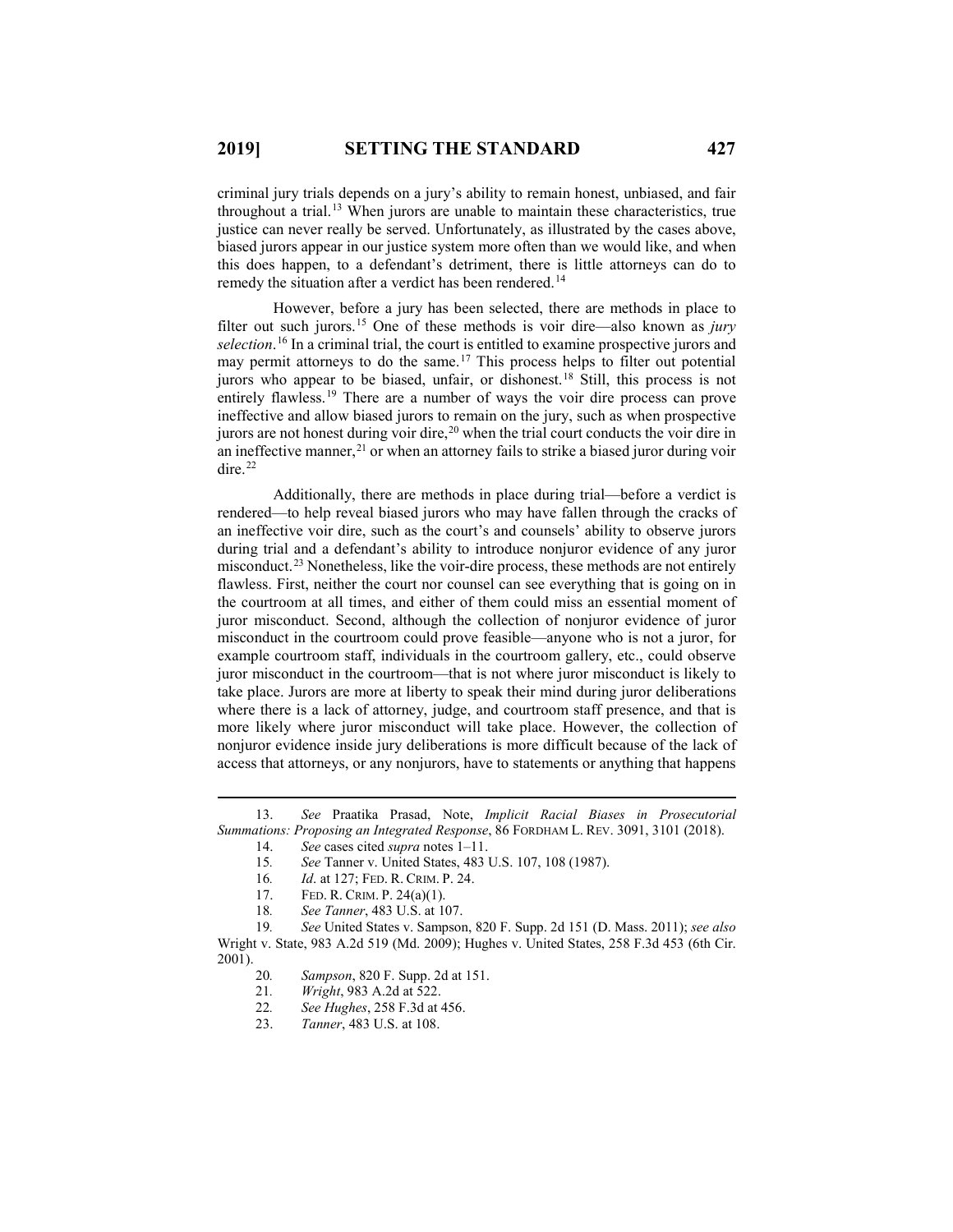inside the walls of a jury-deliberation room. This dilemma is made difficult, if not impossible, by the Federal Rule of Evidence  $606(b)$ .<sup>[24](#page-3-0)</sup>

Rule 606(b), also known as the *no-impeachment rule*, bars a juror from testifying or producing any other evidence about the following: (1) any statement made or incident that occurred during the jury's deliberation; (2) the effect of anything on that juror's or another juror's vote; or (3) any juror's mental processes concerning the verdict.<sup>[25](#page-3-1)</sup> Additionally, Rule  $606(b)$  prevents a court from receiving a juror's affidavit.<sup>[26](#page-3-2)</sup> This bar to a juror's testimony or any evidence of statements made during jury deliberations creates palpable tension between Rule 606(b) and a criminal defendant's Sixth Amendment right to a fair and impartial jury.

While the Supreme Court has not been previously willing to find an exception to Rule 606(b)'s bar on impeachment, it recently did so in the context of blatantly racially biased statements made during jury deliberations brought to light in *Peña-Rodriguez v. Colorado*. [27](#page-3-3) In *Peña-Rodriguez*, the Supreme Court held that when there is a clear statement of racial bias in jury deliberations that significantly motivates a juror's vote, then the no-impeachment rule will be set aside to allow for the testimony of jurors to be used in an evidentiary hearing to attack the conviction.<sup>[28](#page-3-4)</sup>

Although *Peña-Rodriguez* was a step forward, it left multiple legal questions open for resolution by lower courts.<sup>[29](#page-3-5)</sup> First, it did not establish when a defendant will be granted an evidentiary hearing in light of juror racial bias: what procedures do lower courts follow when deciding whether an evidentiary hearing is warranted? And second, assuming the defendant is granted an evidentiary hearing, *Peña-Rodriguez* did not establish when a juror's behavior or bias is egregious enough for the defendant to be granted a new trial or reversal.

This Note will address each issue the Supreme Court left unresolved in *Peña-Rodriguez*. In Part I, this Note discusses the history of racial bias in our criminal-justice system. Part II discusses the history and policy behind Rule 606(b). Part III discusses the tension Rule 606(b) creates with the Sixth Amendment's guarantee that every criminal defendant has the right to be tried by a fair and impartial jury. Part IV examines the Court's previous rulings in *Tanner v. United States*[30](#page-3-6) and *Warger v. Shauers*. [31](#page-3-7) And, finally, Part V will consider the Court's analysis in *Peña-Rodriguez* and address the issues it left unresolved.

#### **I. RACIAL BIAS IN OUR CRIMINAL-JUSTICE SYSTEM**

<span id="page-3-4"></span><span id="page-3-3"></span><span id="page-3-2"></span><span id="page-3-1"></span><span id="page-3-0"></span>Despite the Constitution's guarantees of fairness and impartiality, jury trials have never been fair or impartial, especially when it comes to race.[32](#page-3-8) Racial

- 30. 483 U.S. 107 (1987).
- 31. 135 S. Ct. 521 (2014).
- <span id="page-3-8"></span><span id="page-3-7"></span><span id="page-3-6"></span>32. *See* Peña-Rodriguez v. Colorado, 137 S. Ct. 855, 868 (2017).

 <sup>24.</sup> FED. R. EVID. 606(b).

<sup>25</sup>*. Id.*

<sup>26</sup>*. Id.*

<sup>27.</sup> 137 S. Ct. 855, 858 (2017).

<span id="page-3-5"></span><sup>28</sup>*. Id.*

<sup>29</sup>*. See generally id.*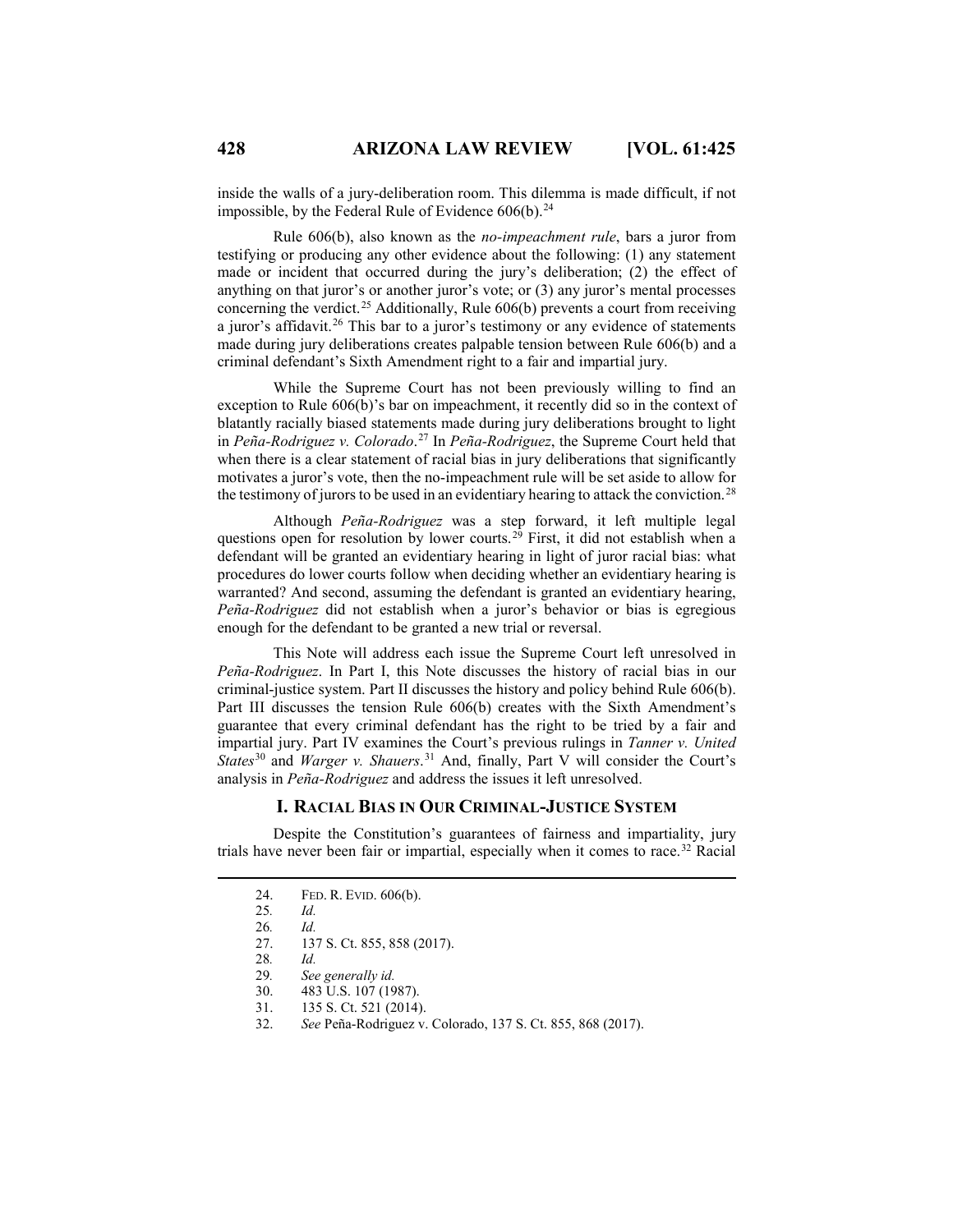bias in jury deliberations has been a longstanding issue in our criminal-justice system.<sup>[33](#page-4-0)</sup> Following the Civil War, the Thirteenth, Fourteenth, and Fifteenth Amendments were added to the U.S. Constitution.<sup>[34](#page-4-1)</sup> These Amendments prohibited slavery and involuntary servitude, provided equal protection under the laws, and protected voters of all races.<sup>[35](#page-4-2)</sup> Despite the strides the United States took to ensure equality, it was not until 1879 that the Supreme Court ruled that excluding African Americans from jury service violated the Equal Protection Clause of the Fourteenth Amendment.<sup>[36](#page-4-3)</sup>

Although African Americans could no longer be excluded from jury service, racial bias continued to appear in jury selection and jury deliberations. Fast forward 52 years from *Strauder v. State of West Virginia*, and by 1931 the issue of racial bias in jury deliberations became so apparent that in *Aldridge v. United States*, counsel for the defendant "requested [that] the court allow the record to show that the question relative to racial prejudice be propounded to each and every prospective juror" during voir dire to prohibit unfair and biased jurors on the final jury.[37](#page-4-4) Although by this time questions relative to racial bias had been implemented into voir dire by some attorneys, racial bias in jury deliberations persisted.<sup>[38](#page-4-5)</sup> This was shown in *Johns v. City of Los Angeles*, a 1978 case in which, during jury deliberations, a juror repeatedly stated "I wonder how long these lawyers shopped to get this Black Judge?"[39](#page-4-6) Despite the apparent existence of racial bias in jury deliberations, courts were hesitant to remedy the situation by going within the walls of jury deliberations.[40](#page-4-7) In 2011, the court in *Risko v. Thompson Muller Auto Group* 

<span id="page-4-0"></span> <sup>33</sup>*. See* Aldridge v. United States, 283 U.S. 308, 310 (1931) (denying defense counsel the opportunity to ask jurors about racial bias); Ham v. South Carolina, 409 U.S. 524, 527 (1973) (holding that lower courts are required to interrogate jurors on the subject of racial bias upon request of defense counsel); Johns v. City of Los Angeles, 78 Cal. App. 3d 983, 144 Cal. Rptr. 629 (Ct. App. 1978) (jurors concealed racial bias during voir dire); Com. v. Tavares, 430 N.E.2d 1198, 1207 (Mass. 1982) (juror used racist term during deliberations); Wright v. United States, 559 F. Supp. 1139, 1150 (E.D.N.Y. 1983), aff'd, 732 F.2d 1048 (2d Cir. 1984) (defendant claimed racial bias may have motivated jurors to convict him); State v. Shillcutt, 350 N.W.2d 686, 688 (Wis. 1984) (defendant alleged that racial prejudice affected the jury's verdict); Barnes v. Toppin, 482 A.2d 749, 750 (Del. 1984) (trial judge suspected racial bias played an improper role in the jury verdict); United States v. Henley, 238 F.3d 1111, 1114 (9th Cir. 2001) (juror made several racist comments while driving to and from trial).

<span id="page-4-1"></span><sup>34</sup>*. Landmark Legislation: Thirteenth, Fourteenth, & Fifteenth Amendments*, UNITED STATES SENATE, https://www.senate.gov/artandhistory/history/common/generic/ CivilWarAmendments.htm (last visited Mar. 5, 2018).

<sup>35</sup>*. Id.*

<span id="page-4-4"></span><span id="page-4-3"></span><span id="page-4-2"></span><sup>36.</sup> Strauder v. State of West Virginia, 100 U.S. 303, 304 (1879), *abrogated by* Taylor v. Louisiana, 419 U.S. 522, 95 S. Ct. 692 (1975).

<sup>37.</sup> *Aldridge*, 283 U.S. at 310.

<sup>38.</sup> *See generally Johns*, 78 Cal. App. 3d at 983.

<sup>39.</sup> *Id.* at 991.

<span id="page-4-7"></span><span id="page-4-6"></span><span id="page-4-5"></span><sup>40.</sup> Wright v. United States, 559 F. Supp. 1139, 1150 (E.D.N.Y. 1983), *aff'd*, 732 F.2d 1048 (2d Cir. 1984) ("Post-verdict inquiries into the internal deliberations of the jury or the mental processes of individual jurors are generally not permitted. This judicial reluctance is based on a number of well-founded fears."); State v. Shillcutt, 350 N.W.2d 686, 689 (1984)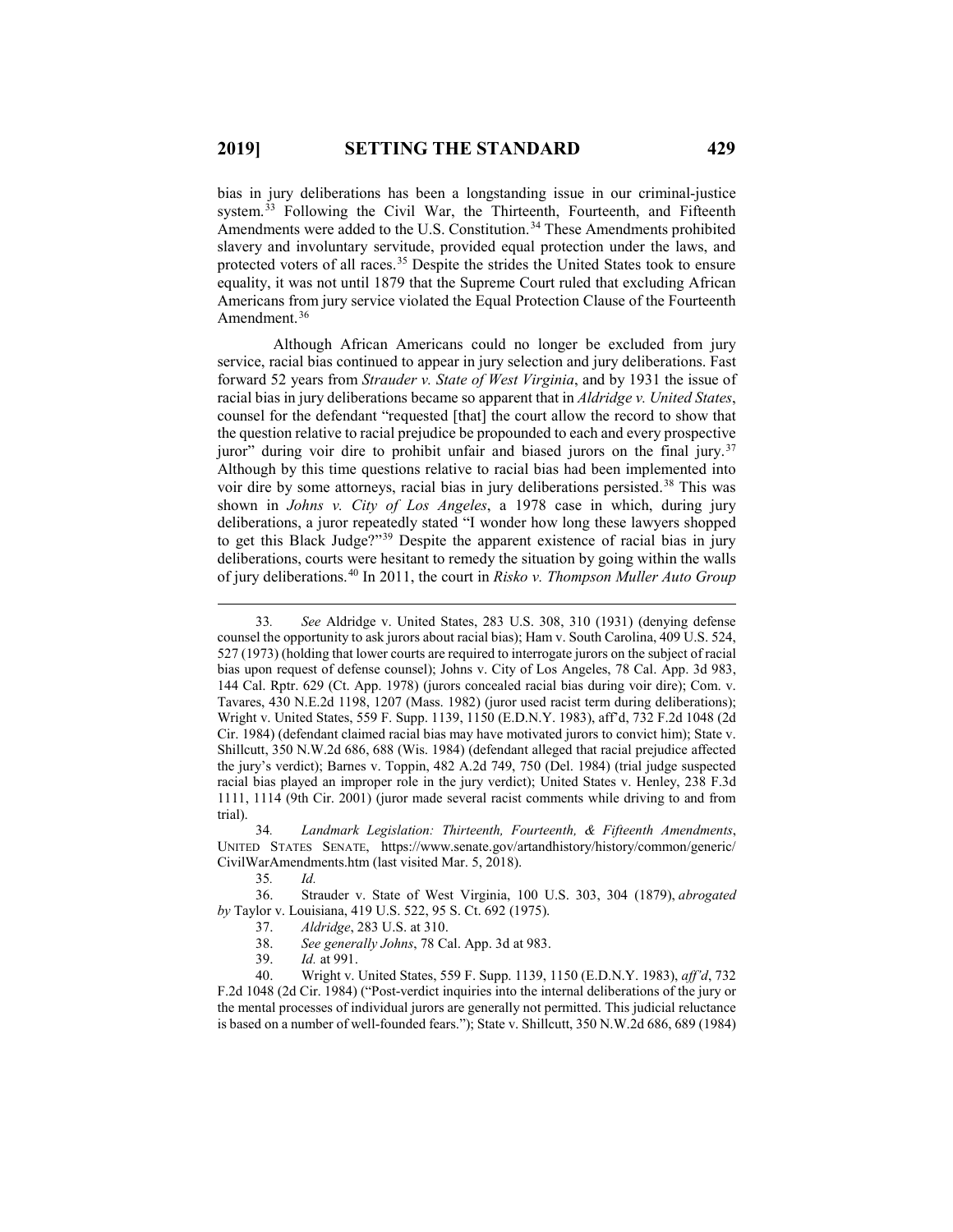recognized, "the jury room, during deliberations, must be a sanctuary for free and open discussion among jurors without a scenario of jurors overtly policing the conduct and comments of other jurors."[41](#page-5-0) Courts were not only hesitant to violate the sanctity of jury deliberations but also barred by Rule 606(b) with only a few limited exceptions.<sup>[42](#page-5-1)</sup>

#### **II. FEDERAL RULE OF EVIDENCE 606(B)**

Rule 606(b) bars attorneys from going within the walls of jury deliberations to discover jurors' thought processes before they reach a verdict.<sup>[43](#page-5-2)</sup> During an inquiry into the validity of a verdict or indictment, a juror may not testify about any statement made or incident that occurred during the jury's deliberation, the effect of anything on that juror's or another juror's vote, or any juror's mental processes concerning the verdict or indictment.<sup>[44](#page-5-3)</sup> The court may not receive a juror's affidavit or evidence of a juror's statements on these matters.<sup>[45](#page-5-4)</sup>

Rule 606(b) was enacted to limit the testimony of a juror in the course of an inquiry into the validity of a verdict. [46](#page-5-5) The only exceptions, before *Peña-Rodriguez*, included testimony "as to the influence of extraneous prejudicial information brought to the jury's attention (e.g., a radio newscast or a newspaper account) or an outside influence which improperly had been brought to bear upon a juror (e.g., a threat to the safety of a member of a juror's family)."<sup>[47](#page-5-6)</sup> By enacting Rule 606(b), Congress intended to "ensure that jurors would not feel constrained in their deliberations for fear of later scrutiny by others."[48](#page-5-7) Additionally, Congress sought to promote the values of freedom of deliberation, stability, and finality of verdicts, and protection of jurors against annoyance and embarrassment.<sup>[49](#page-5-8)</sup>

At the time, Congress believed that, without Rule 606(b), jurors would base their final decision on fear rather than reason.<sup>[50](#page-5-9)</sup> "The mental operations and emotional reactions of jurors in arriving at a given result would, if allowed as a subject of inquiry, place every verdict at the mercy of jurors and invite tampering and harassment."[51](#page-5-10) However, the Advisory Committee Notes did acknowledge

51*. Id.*

<span id="page-5-0"></span> <sup>(&</sup>quot;This general rule of juror secrecy fosters a number of valued public policies including: (1) discouraging harassment of jurors by losing parties eager to have the verdict set aside; (2) encouraging free and open discussion among jurors; (3) reducing incentives for jury tampering; (4) promoting verdict finality; and (5) maintaining the viability of the jury as a judicial decision-making body.").

<sup>41. 20</sup> A.3d 1123, 1132 (N.J. 2011).<br>42. FED. R. EVID. 606.

FED. R. EVID. 606.

<sup>43.</sup> *Id*.

<sup>44</sup>*. Id.*

<sup>45</sup>*. Id.*

<sup>46.</sup> FED. R. EVID. 606 advisory committee's notes to 1972 Proposed Rules.

<span id="page-5-10"></span><span id="page-5-9"></span><span id="page-5-8"></span><span id="page-5-7"></span><span id="page-5-6"></span><span id="page-5-5"></span><span id="page-5-4"></span><span id="page-5-3"></span><span id="page-5-2"></span><span id="page-5-1"></span><sup>47</sup>*. Id.* 48. Shoen v. Shoen, 933 F. Supp. 871, 876 (D. Ariz. 1996), *aff'd*, 113 F.3d 1242 (9th Cir. 1997).

<sup>49.</sup> FED. R. EVID. 606 advisory committee's notes to 1972 Proposed Rules.

<sup>50</sup>*. Id.*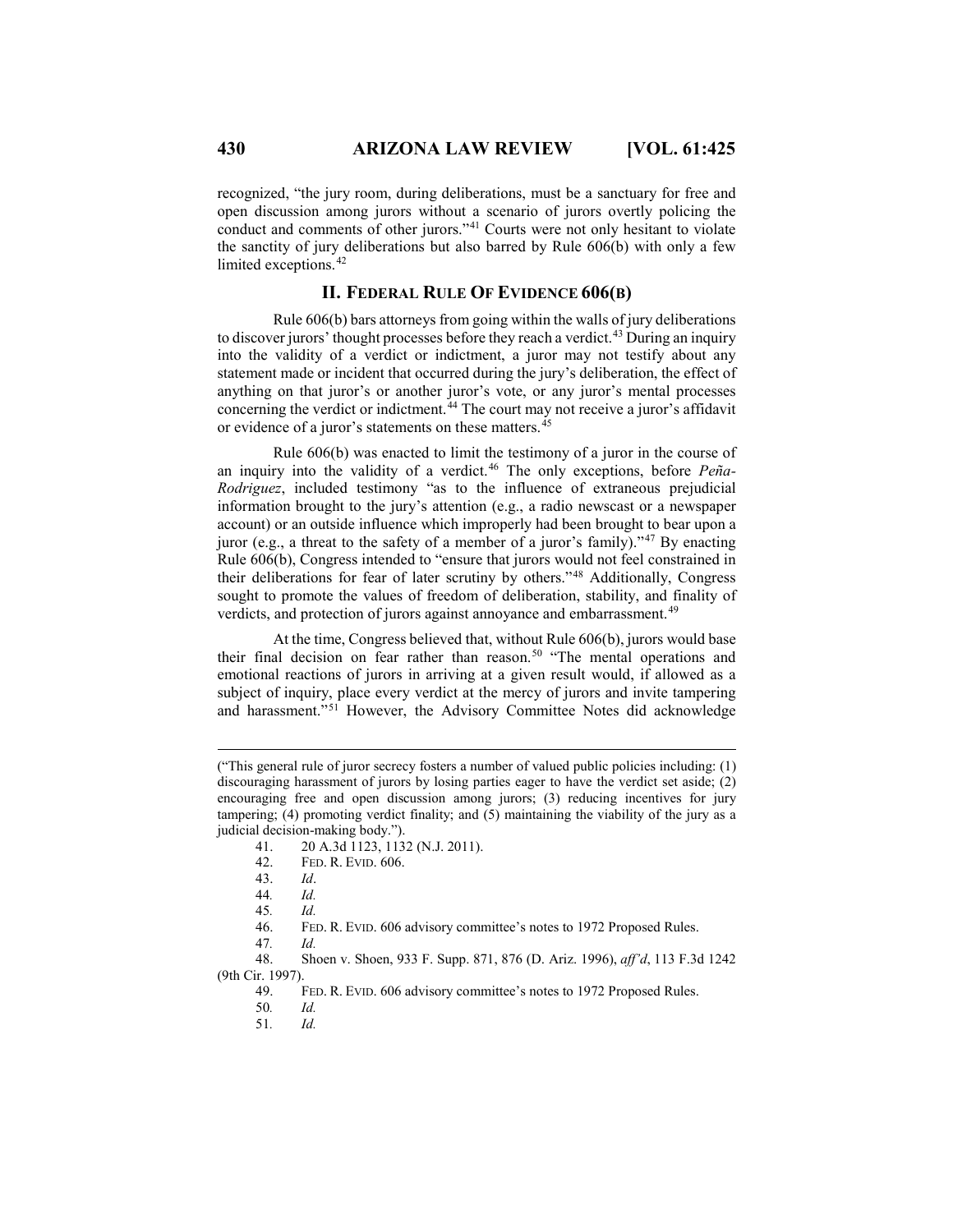potential drawbacks of Rule  $606(b)$ .<sup>[52](#page-6-0)</sup> The Advisory Committee noted it would be difficult to prevent irregularity and injustice if verdicts were put beyond effective reach.<sup>[53](#page-6-1)</sup> Unfortunately, the Advisory Committee Notes were correct.<sup>[54](#page-6-2)</sup> Rule 606(b) creates injustice and, in doing so, conflicts with a criminal defendant's Sixth Amendment right to a fair trial by an impartial jury.<sup>[55](#page-6-3)</sup>

## **III. THE CONFLICT BETWEEN FEDERAL RULE OF EVIDENCE 606(B) AND THE SIXTH AMENDMENT**

The Sixth Amendment guarantees criminal defendants the right to "trial, by an impartial jury," but in some cases that right is not fulfilled because of Rule  $606(b)$ .<sup>[56](#page-6-4)</sup> Rule  $606(b)$  forecloses certain inquiries into the validity of jury verdicts by forbidding jurors from "testify[ing] about any statement made or incident that occurred during jury's deliberations," making it difficult for courts to look within the walls of the jury room and evaluate the impartiality of jury members.<sup>[57](#page-6-5)</sup> While effective in promoting freedom of deliberation, stability, and the protection of jurors against annoyance and embarrassment, this Rule has made it difficult to address issues surrounding instances when a criminal defendant may have not received a fair trial.[58](#page-6-6)

For instance, *Tanner v. United States* addressed a defendant's right to a competent jury.[59](#page-6-7) There, a defendant attempted to introduce juror testimony to establish that the jury violated the defendant's Sixth Amendment right.<sup>[60](#page-6-8)</sup> In *Tanner*, the defendants were convicted of conspiracy to defraud the United States and various acts of mail fraud.<sup>[61](#page-6-9)</sup> After the verdict, jurors approached defense counsel and described drug and alcohol use by the jurors during the trial. $62$  Defense counsel asked for permission to interview the jurors.<sup>[63](#page-6-11)</sup> As a result, the lower court ordered the parties to file memoranda and heard arguments on the motion to interview the jurors.<sup>[64](#page-6-12)</sup> The court held that the juror testimony was inadmissible under Rule  $606(b)$ .<sup>[65](#page-6-13)</sup> But the court invited petitioners to call any nonjuror witnesses to testify about the juror misconduct.<sup>[66](#page-6-14)</sup> The defendants' counsel took the stand and stated that "he had observed one of the jurors in a sort of giggly mood."[67](#page-6-15) The court disregarded the testimony because the judge recalled that earlier in the trial he told defense

55*. Id.*

- <span id="page-6-8"></span><span id="page-6-7"></span>58. *See* cases cited *supra* notes 1–11.
- 59*. See* 483 U.S. 107 (1987).
- 60*. Id.*
- <span id="page-6-9"></span>61*. Id.* at 107.
- <span id="page-6-10"></span>62*. Id.* at 107–08.
- 63*. Id.* at 107.
- <span id="page-6-13"></span><span id="page-6-12"></span><span id="page-6-11"></span>64*. Id.* at 113.
- 65. *Id.*
- <span id="page-6-15"></span><span id="page-6-14"></span>66*. Id.*
- 67*. Id.*

<span id="page-6-6"></span><span id="page-6-5"></span><span id="page-6-4"></span><span id="page-6-3"></span><span id="page-6-2"></span><span id="page-6-1"></span><span id="page-6-0"></span> <sup>52</sup>*. Id.*

<sup>53</sup>*. Id.*

<sup>54</sup>*. See* Peña-Rodriguez v. Colorado, 137 S. Ct. 855 (2017).

<sup>56.</sup> U.S. CONST. amend. VI.<br>57. FED. R. EVID. 606(b).

FED. R. EVID. 606(b).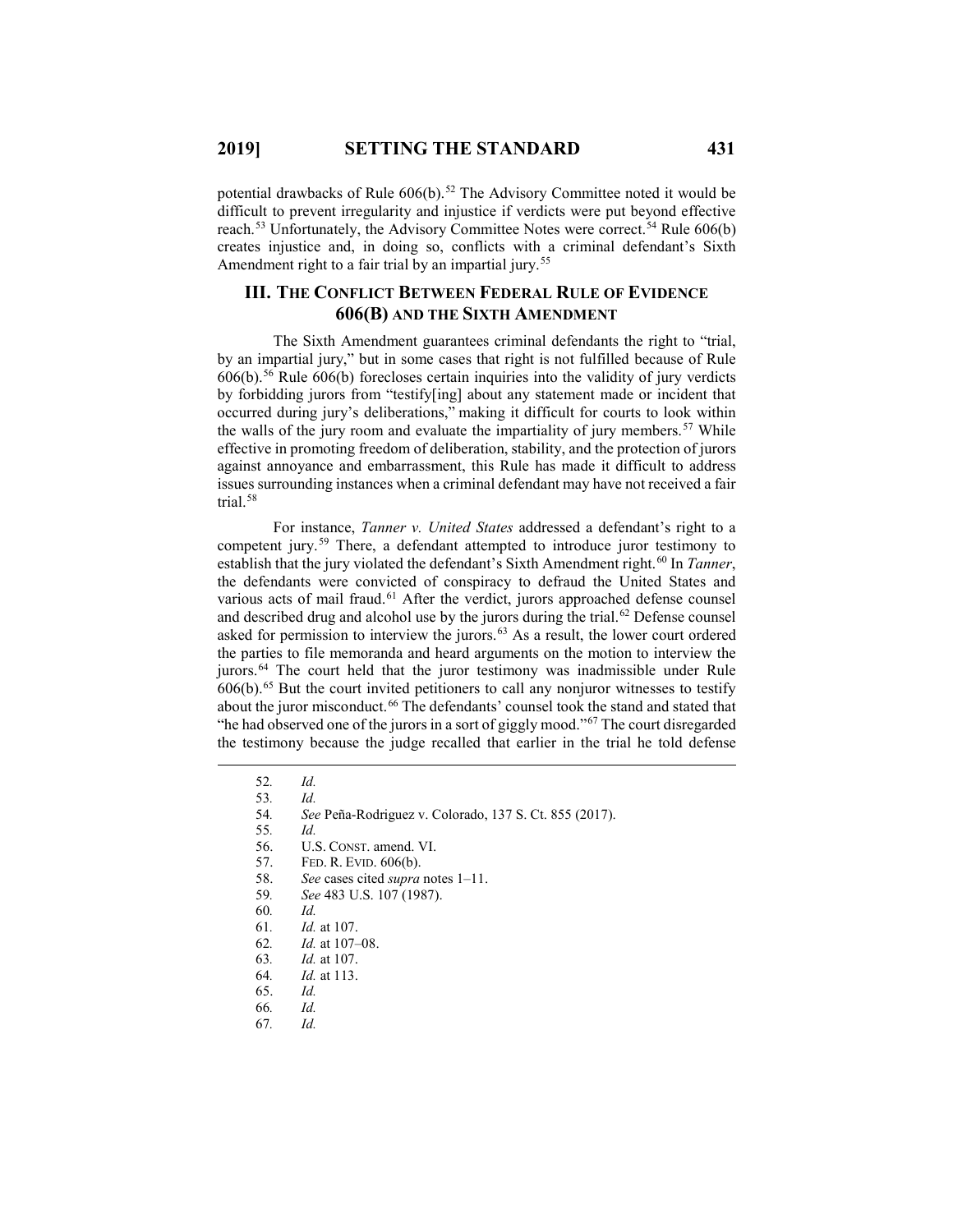counsel to alert him if defense counsel observed jurors being inattentive.<sup>[68](#page-7-0)</sup> Defense counsel never did so.<sup>[69](#page-7-1)</sup> Because neither defense counsel nor courtroom employees alerted the judge to any juror inattentiveness during trial, the court ruled that interviewing jurors was inappropriate[.70](#page-7-2) However, later, the defendants filed for another new trial based on additional evidence of jury misconduct.<sup>[71](#page-7-3)</sup> It turned out that the jurors consumed more than alcohol.<sup>[72](#page-7-4)</sup> Defense counsel received an unsolicited visit at his residence from a second juror.<sup>[73](#page-7-5)</sup> The juror expressed that he "felt like  $\dots$  the jury was one big party."<sup>[74](#page-7-6)</sup> He indicated that seven of the jurors drank alcohol at noon recess; he and three other jurors smoked marijuana regularly during the trial; and one juror took marijuana, cocaine, and drug paraphernalia into the courthouse.[75](#page-7-7) Despite the alcohol and drug use throughout trial, and the two separate jurors who came forward, the Supreme Court held that under Rule 606(b) the jurors would not be permitted to testify.[76](#page-7-8)

Turning to the claim that exclusion of this testimony violated the defendant's Sixth Amendment right, the Court held that the obstacle to investigating the incompetency of the jury that Rule 606(b) creates for criminal defendants is not a constitutional violation.[77](#page-7-9) The Court came to this conclusion by identifying four aspects of the trial process that serve to protect a defendant's Sixth Amendment right: voir dire, the ability of counsel and the court to observe the jury during trial, the ability of jurors to report the misconduct of other jurors before rendering a verdict, and the opportunity for a party to impeach a verdict based on nonjuror evidence of misconduct.[78](#page-7-10) But, because *Tanner* involved jurors who were impaired, the ruling was limited to a defendant's right to a *competent* jury.[79](#page-7-11) *Tanner* made no reference to an *impartial* jury.<sup>[80](#page-7-12)</sup>

The next notable Supreme Court case to address the application of Rule 606(b) was *Warger v. Shauers*. [81](#page-7-13) Rule 606(b) applied in *Warger* because the petitioner sought a new trial based on the allegation that a juror lied during the voir dire process.<sup>[82](#page-7-14)</sup> The Court made short shrift of the petitioner's Rule  $606(b)$  argument by citing to *Tanner*, stating that "this Court's *Tanner* decision forecloses any claim that Rule 606(b) is unconstitutional."[83](#page-7-15) In *Warger*, a motorcyclist who suffered

<span id="page-7-15"></span><span id="page-7-14"></span><span id="page-7-13"></span><span id="page-7-12"></span><span id="page-7-11"></span><span id="page-7-10"></span><span id="page-7-9"></span><span id="page-7-8"></span><span id="page-7-7"></span><span id="page-7-6"></span><span id="page-7-5"></span><span id="page-7-4"></span><span id="page-7-3"></span><span id="page-7-2"></span><span id="page-7-1"></span><span id="page-7-0"></span> 68*. Id. . Id.* at 115. 70. *Id.* at 112–15. *. Id.* at 115. *. Id.* at 115–16. *. Id.* at 115. 74*. Id. . Id.* at 115–16. *. Id.* at 108. *. Id.* at 127. *. Id.* at 141. 79. *Id.* at 127. 80*. Id.* 81. 135 S. Ct. 521 (2014). *. Id.* at 522. *. Id.* at 523.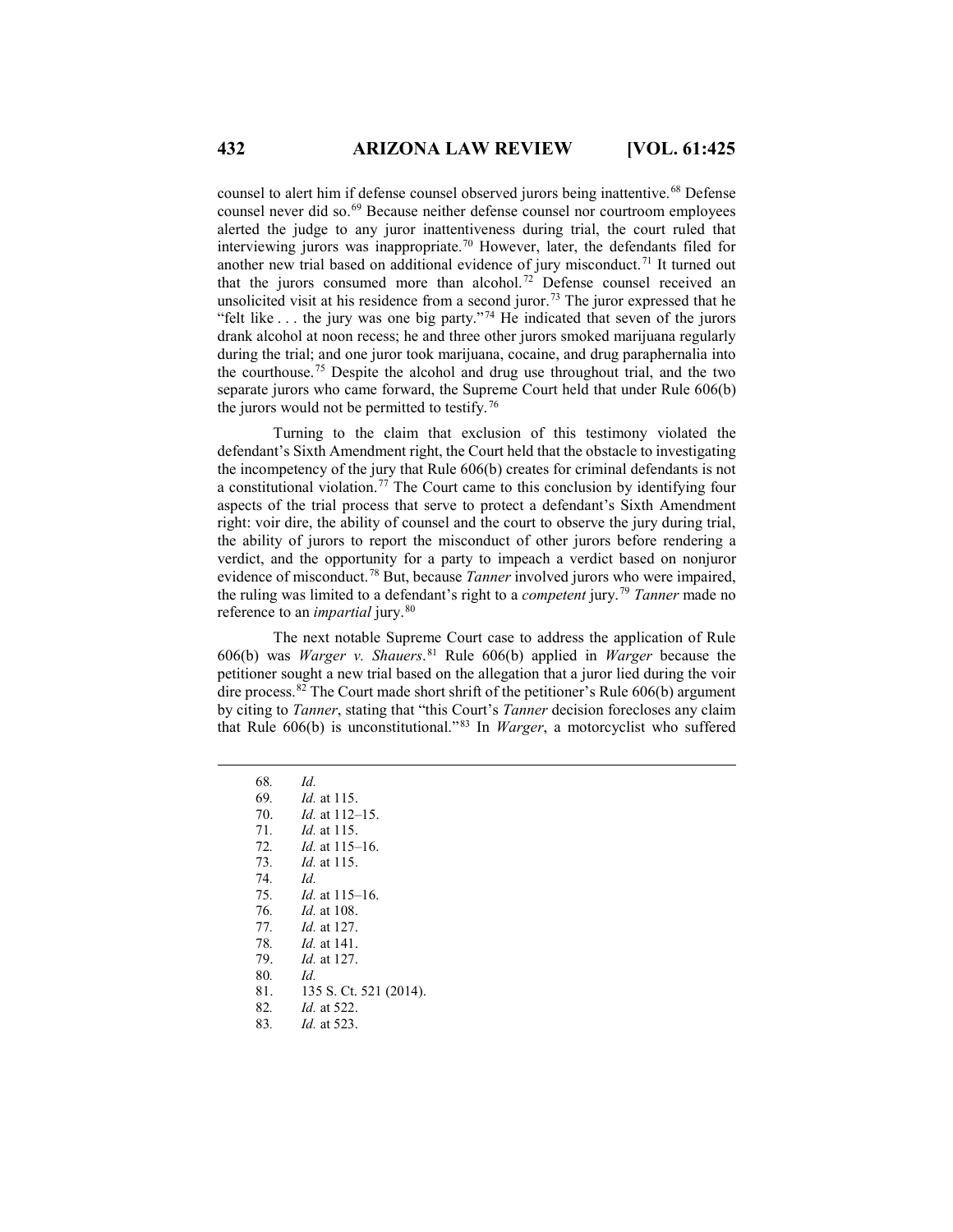serious injuries after a truck collided with his motorcycle brought an action against the truck's driver.<sup>[84](#page-8-0)</sup> After the verdict was returned for the truck driver, one of the jurors contacted the motorcyclist's attorney and claimed that during the jury's deliberations the jury foreperson revealed that her daughter had been at fault in a fatal motor-vehicle accident, and that a lawsuit would have ruined her daughter's life.<sup>[85](#page-8-1)</sup> The Court held the no-impeachment provisions of Rule  $606(b)$  applied.<sup>[86](#page-8-2)</sup> The Court stated, "[Rule 606(b)] made jury deliberations evidence inadmissible even if used to demonstrate dishonesty during voir dire."<sup>[87](#page-8-3)</sup>

*Warger*, unlike *Tanner*, focused on jury impartiality. [88](#page-8-4) However, despite this fact, and although this was a civil case, *Warger* concluded that the Court's earlier opinion in *Tanner* foreclosed any claim that Rule 606(b) is unconstitutional because of the safeguards *Tanner* had already discussed:

> A party's right to an impartial jury remains protected despite Rule 606(b)'s removal of one means of ensuring that jurors are unbiased. Even if jurors lie in voir dire in a way that conceals bias, juror impartiality is adequately assured by the parties' ability to bring to the court's attention any evidence of bias before the verdict is rendered, and to employ nonjuror evidence after the verdict is rendered. [89](#page-8-5)

As a result, courts still struggled with admitting juror testimony regarding an impartial jury.[90](#page-8-6) The continued struggle stems from the question of whether juror testimony should be classified as inadmissible pursuant to Rule 606(b) or if Rule 606(b) violates a criminal defendant's right to an impartial jury.

This issue was addressed in *United States v. Benally*. [91](#page-8-7) In *Benally*, the defendant was convicted of forcibly assaulting an officer with a dangerous weapon.<sup>[92](#page-8-8)</sup> Before the defendant's trial, the defendant submitted several voir dire questions aimed at uncovering any bias against Native Americans.<sup>[93](#page-8-9)</sup> The judge asked the questions "Would the fact that the defendant is a Native American affect your evaluation of the case?" and "Have you ever had a negative experience with any individuals of Native American descent?"<sup>[94](#page-8-10)</sup> No juror answered the questions affirmatively.[95](#page-8-11) Following the completion of the trial, a juror approached defense counsel and claimed that the jury deliberation had been influenced by racist claims

<span id="page-8-11"></span><span id="page-8-10"></span><span id="page-8-9"></span><span id="page-8-8"></span><span id="page-8-7"></span><span id="page-8-6"></span><span id="page-8-5"></span><span id="page-8-4"></span><span id="page-8-3"></span><span id="page-8-2"></span><span id="page-8-1"></span><span id="page-8-0"></span>90. *See* Warger v. Shauers, 135 S. Ct. 521 (2014); United States v. Benally, 546 F.3d 1230, 1231 (10th Cir. 2008); Tanner v. United States, 483 U.S. 107 (1987). 91. 546 F.3d 1230 (10th Cir. 2008).

 <sup>84</sup>*. Id.* at 522.

<sup>85</sup>*. Id.* at 524. 86*. Id.* at 523.

<sup>87.</sup> *Id.*

<sup>88</sup>*. See id.*

<sup>89</sup>*. Id.* at 529.

<sup>92</sup>*. Id.* at 1231.

<sup>93</sup>*. Id.*

<sup>94</sup>*. Id*.

<sup>95</sup>*. Id.*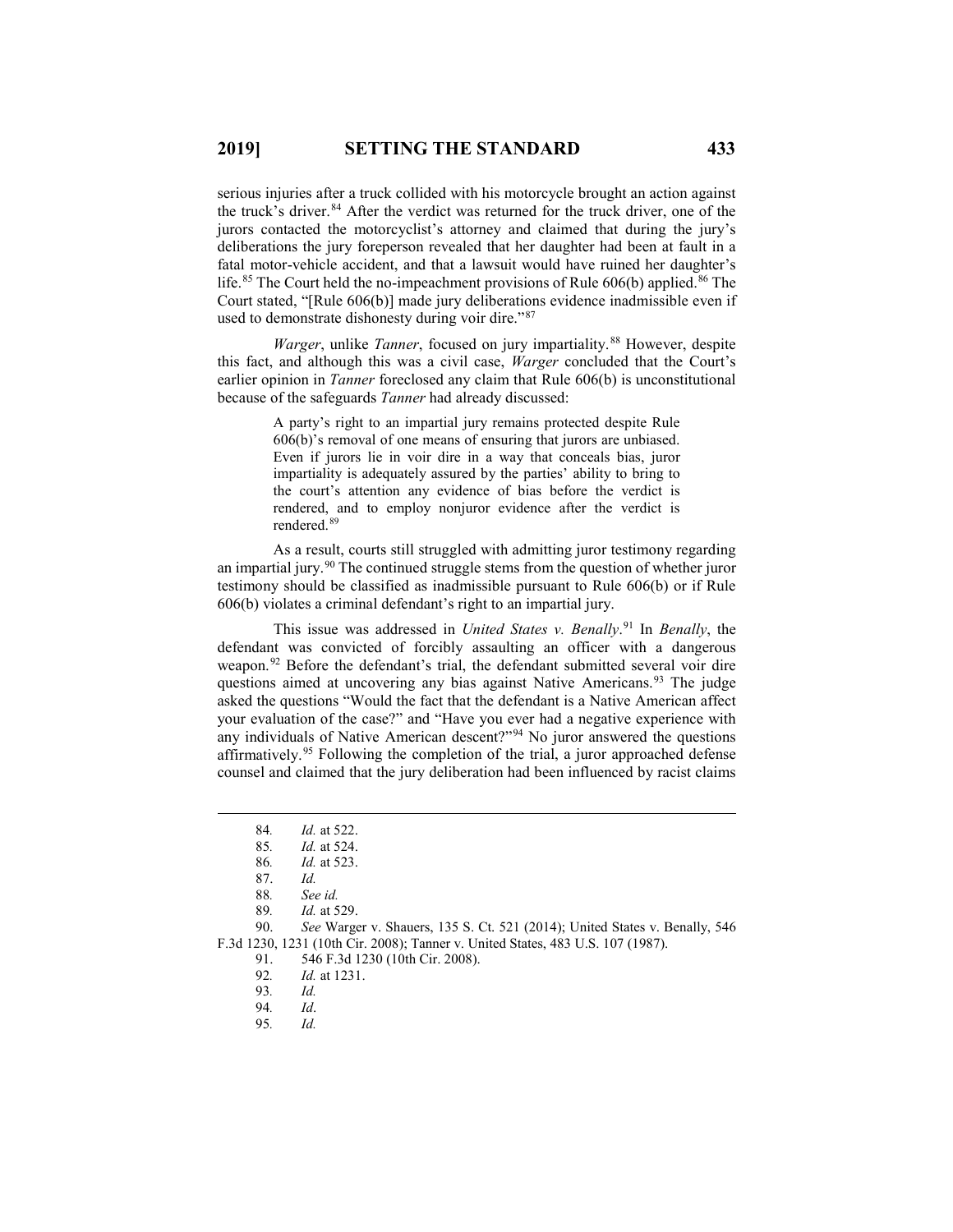against Native Americans.<sup>[96](#page-9-0)</sup> The juror explained that the foreman stated, "when Indians get alcohol, they get drunk and that when they get drunk, they get violent."[97](#page-9-1) The juror then claimed that a second juror chimed in and agreed with the foreman's statement.<sup>[98](#page-9-2)</sup> Armed with affidavits, the defendant moved to vacate the verdict, arguing that he should get a new trial on the grounds that the jurors lied about their racial bias during voir dire.<sup>[99](#page-9-3)</sup> The defendant also argued that Rule 606(b) was inapplicable because he presented testimony to show that a juror lied during voir dire rather than to inquire "into the validity of the verdict."<sup>[100](#page-9-4)</sup>

The *Benally* court rejected this argument and reasoned that although the defendant's evidence may have shown the two jurors were dishonest during voir dire, the point of the showing was to vacate the verdict, which was ultimately a challenge to the validity of the verdict.<sup>[101](#page-9-5)</sup> The court concluded that "it does not follow that juror testimony that shows a failure to answer honestly during voir dire can be used to overturn the verdict."<sup>[102](#page-9-6)</sup> The court stated that "allowing juror testimony through the back door of a voir dire challenge risks swallowing [Rule 606(b)]."[103](#page-9-7)

The court then addressed whether the juror testimony fell within one of Rule  $606(b)$ 's enumerated exceptions.<sup>[104](#page-9-8)</sup> The court did not find that the statements were either "extraneous prejudicial information" or an "outside influence," concluding that while the statements were improper, "[i]mpropriety alone . . . does not make a statement extraneous."[105](#page-9-9) Next, the court considered whether it should imply an exception to Rule  $606(b)$  for evidence alleging racial bias.<sup>[106](#page-9-10)</sup> The court concluded that Congress explicitly rejected a version of Rule 606(b) that had an exception broad enough to encompass racial bias, and therefore, the court could not imply an exception for such testimony.[107](#page-9-11) Rather, the *Benally* court stated that it would be up to Congress to amend Rule 606(b) to include an exception for evidence alleging racial bias.<sup>[108](#page-9-12)</sup>

Finally, the court considered whether the application of Rule 606(b) in Benally violated the defendant's Sixth Amendment right to an impartial jury.<sup>[109](#page-9-13)</sup> The court relied on *Tanner* and the Supreme Court's enumerated procedural protections to conclude that Rule 606(b) was not unconstitutional as applied in *Benally*, stating

<span id="page-9-13"></span><span id="page-9-12"></span><span id="page-9-11"></span><span id="page-9-10"></span><span id="page-9-9"></span><span id="page-9-8"></span><span id="page-9-7"></span><span id="page-9-6"></span><span id="page-9-5"></span><span id="page-9-4"></span><span id="page-9-3"></span><span id="page-9-2"></span><span id="page-9-1"></span><span id="page-9-0"></span>

| 96.       | Id.                                                                           |
|-----------|-------------------------------------------------------------------------------|
| 97.       | <i>Id.</i> at 1231.                                                           |
| 98.       | <i>Id.</i> at 1231–32.                                                        |
| 99.       | Id.                                                                           |
| 100.      | <i>Id.</i> (quoting FED. R. EVID. $606(b)$ ).                                 |
| 101.      | <i>Id.</i> at 1235.                                                           |
| 102.      | Id.                                                                           |
| 103.      | <i>Id.</i> at 1236.                                                           |
| 104.      | Id.                                                                           |
| 105.      | <i>Id.</i> at 1237–38.                                                        |
| 106.      | <i>Id.</i> at 1238                                                            |
| 107.      | <i>Id.</i> at 1238–39.                                                        |
| 108.      | See id. at 1238.                                                              |
| 109.      | <i>Id.</i> at 1239 (citing Tobias v. Smith, 468 F. Supp. 1287, 1290 (W.D.N.Y. |
| $1979$ ). |                                                                               |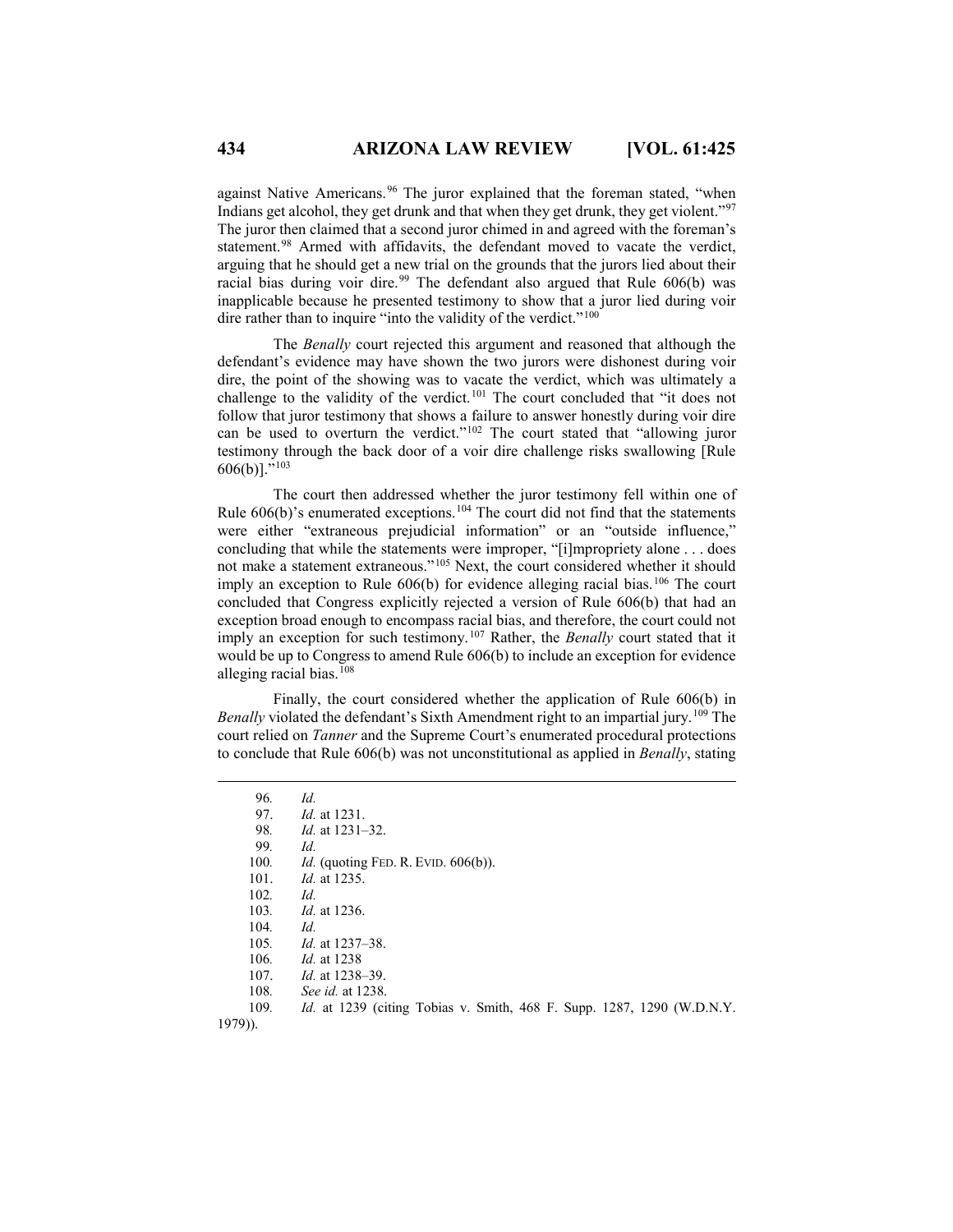that the "Sixth Amendment embodies a right to 'a fair trial but not a perfect one, for there are no perfect trials.'"[110](#page-10-0) The Tenth Circuit expressed concern about the implications of creating a constitutional exception to Rule 606(b) for racial bias, noting that "once it is held that the rules of evidence must be subordinated to the need to admit evidence of Sixth Amendment violations, we do not see how the courts could stop at the 'most serious' such violations."[111](#page-10-1) The court reasoned that "if every claim that, if factually supported, would be sufficient to demand a new trial warrants an exception to Rule 606(b), there would be nothing left of the Rule, and the great benefit of protecting jury decision-making from judicial review would be lost."<sup>[112](#page-10-2)</sup>

As demonstrated in *Tanner*, *Warger*, and *Benally*, conflict between Rule 606(b) and a defendant's Sixth Amendment right arose only when other methods for detecting jury racial bias, such as voir dire, the ability of counsel and the court to observe the jury during trial, the ability of jurors to report the misconduct of other jurors before rendering a verdict, and the opportunity for a party to impeach a verdict based on nonjuror evidence of misconduct, failed.[113](#page-10-3) This was the scenario in *Peña-Rodriguez v. Colorado*. [114](#page-10-4)

#### **IV. THE IMPACT OF** *PEÑA-RODRIGUEZ*

On March 6, 2017, the Supreme Court decided *Peña-Rodriguez v. Colorado*. [115](#page-10-5) In *Peña-Rodriguez*, a Colorado jury convicted Miguel Peña-Rodriguez, a Hispanic man, of harassment and unlawful sexual contact.<sup>[116](#page-10-6)</sup> At trial, Peña-Rodriguez's friend testified that the two had been together when the assault occurred, and so Peña-Rodriguez could not have committed the crime.[117](#page-10-7) But the jury convicted on two of the three counts nonetheless.<sup>[118](#page-10-8)</sup>

After the jury was discharged, two jurors remained behind to speak to defense counsel.[119](#page-10-9) They alleged that a third juror had made racially biased statements during deliberations.<sup>[120](#page-10-10)</sup> One juror claimed that the third juror had said, "I think he did it because he is Mexican and Mexican men take whatever they want."[121](#page-10-11) The third juror made other statements concerning Mexican men being "physically controlling of women because they have a sense of entitlement and think they can do whatever they want with women."[122](#page-10-12) This third juror also believed that the defendant "was guilty because in his experience as an ex-law enforcement officer,

 <sup>110</sup>*. Id.* at 1240.

<sup>111</sup>*. Id.* at 1241.

<span id="page-10-8"></span><span id="page-10-7"></span><span id="page-10-6"></span><span id="page-10-5"></span><span id="page-10-4"></span><span id="page-10-3"></span><span id="page-10-2"></span><span id="page-10-1"></span><span id="page-10-0"></span><sup>112.</sup> *Id.* 113. *See* Warger v. Shauers, 135 S. Ct. 521 (2014); United States v. Benally, 546 F.3d 1230, 1240 (10th Cir. 2008); Tanner v. United States, 483 U.S. 107, 127 (1987).

<sup>114.</sup> Peña-Rodriguez v. Colorado, 137 S. Ct. 855 (2017).

<sup>115.</sup> *Id.* at 855.

<sup>116</sup>*. See id.* at 857.

<sup>117</sup>*. Id.* at 861.

<sup>118</sup>*. Id.*

<sup>119</sup>*. Id.*

<span id="page-10-11"></span><span id="page-10-10"></span><span id="page-10-9"></span><sup>120</sup>*. Id.*

<sup>121.</sup> *Id*. at 862.

<span id="page-10-12"></span><sup>122.</sup> *Id.*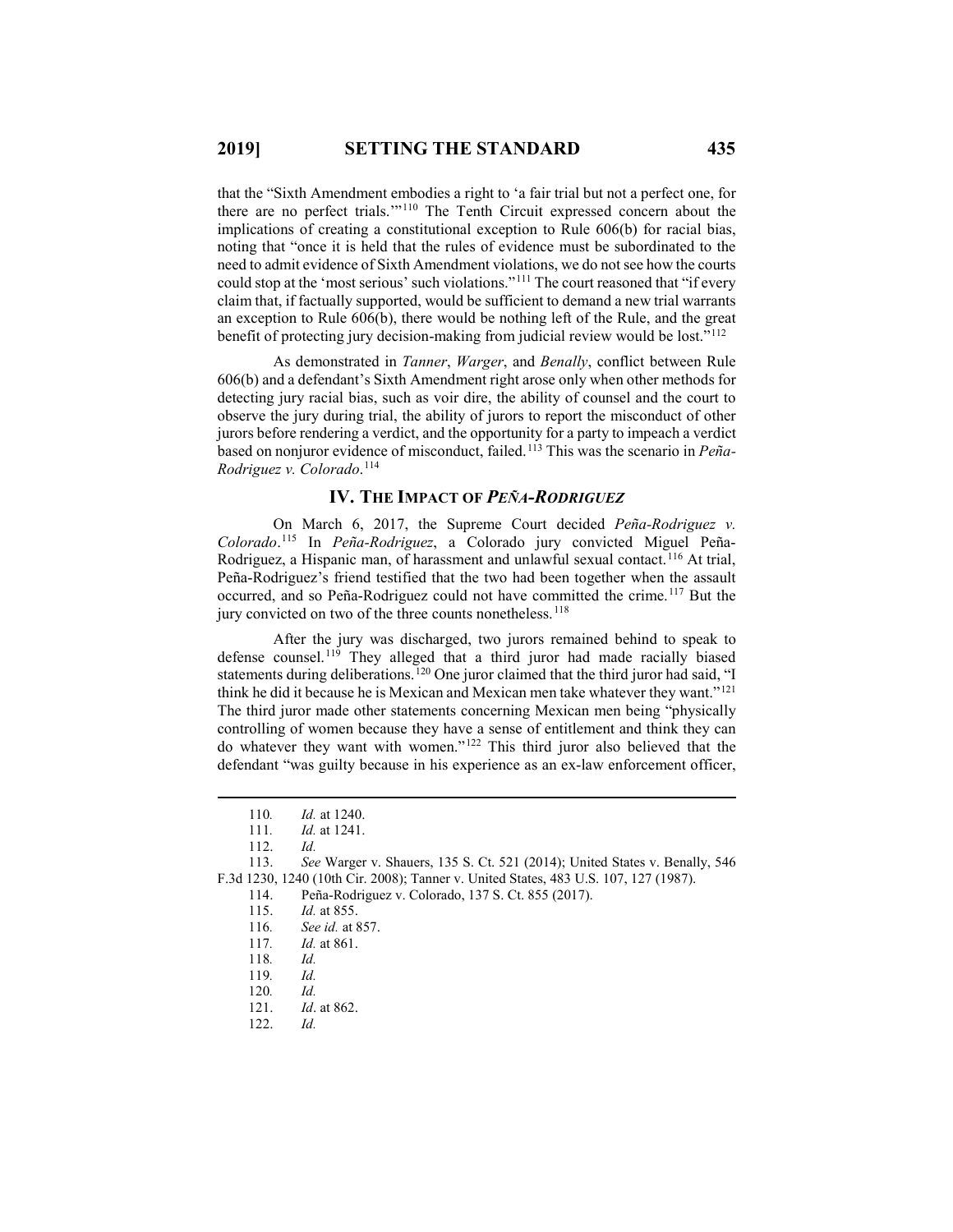Mexican men had a bravado that caused them to believe they could do whatever they wanted with women."<sup>[123](#page-11-0)</sup> Peña-Rodriguez moved for a new trial.<sup>[124](#page-11-1)</sup>

The trial court denied Peña-Rodriguez's motion for a new trial and barred the admission of the jurors' affidavits under Rule  $606(b)$ .<sup>[125](#page-11-2)</sup> The court sentenced Peña-Rodriguez to two years of probation and required him to register as a sex offender.[126](#page-11-3) A divided panel of the Colorado Court of Appeals affirmed the conviction.[127](#page-11-4) The court agreed that the juror's statements were inadmissible and rejected on procedural grounds Peña-Rodriguez's argument that the rule violated his right to an impartial jury.[128](#page-11-5) The Colorado Supreme Court affirmed.[129](#page-11-6) The majority denied the existence of any dividing line between different types of juror bias or misconduct, whereby one side of the line would implicate a party's Sixth Amendment right while another would not.<sup>[130](#page-11-7)</sup>

In *Peña-Rodriguez*, the safeguards suggested in *Tanner* failed to expose a juror with racial bias. [131](#page-11-8) First, voir dire did not bring to light any racial bias among the jurors who were ultimately selected for the trial.<sup>[132](#page-11-9)</sup> During the voir dire process, the trial judge gave prospective jurors a written questionnaire that asked if there was "anything about [them] that [they felt] would make it difficult for [them] to be a fair juror."[133](#page-11-10) The judge then orally asked the same question to the prospective jurors and encouraged them to speak with the court privately if they had any concerns about their impartiality.[134](#page-11-11) None of the empaneled jurors expressed reservations about such bias or asked to speak privately with the judge.[135](#page-11-12) Second, neither counsel nor the court observed any evidence of racial bias during the trial.<sup>[136](#page-11-13)</sup> Third, jurors did not approach defense counsel about the racial bias until a verdict had already been rendered.<sup>[137](#page-11-14)</sup> Finally, there was no mention of nonjuror evidence to prove the juror misconduct.[138](#page-11-15) The only method left to ensure that Peña-Rodriguez's Sixth Amendment right was upheld was the possibility of going within the walls of jury deliberations, and that is the method the Court explored.<sup>13</sup>

<span id="page-11-3"></span><span id="page-11-2"></span><span id="page-11-1"></span><span id="page-11-0"></span>*Peña-Rodriguez* posed the question of whether there is an exception to the no-impeachment rule when, after the jury is discharged, a juror comes forward with

<span id="page-11-16"></span><span id="page-11-15"></span><span id="page-11-14"></span><span id="page-11-13"></span><span id="page-11-12"></span><span id="page-11-11"></span><span id="page-11-10"></span><span id="page-11-9"></span><span id="page-11-8"></span><span id="page-11-7"></span><span id="page-11-6"></span><span id="page-11-5"></span><span id="page-11-4"></span> 123*. Id.* 124*. Id.* 125*. Id.* 126. *Id.* 127*. Id.* 128*. See id.* 129. *Id.* 130*. See id.* 131. *See id.* at 866, 868. 132*. Id.* at 861. 133*. Id.* 134*. Id.* 135*. Id.* 136*. Id.* at 858. 137*. Id.* at 861. 138*. See id.* at 869. 139. *Id.*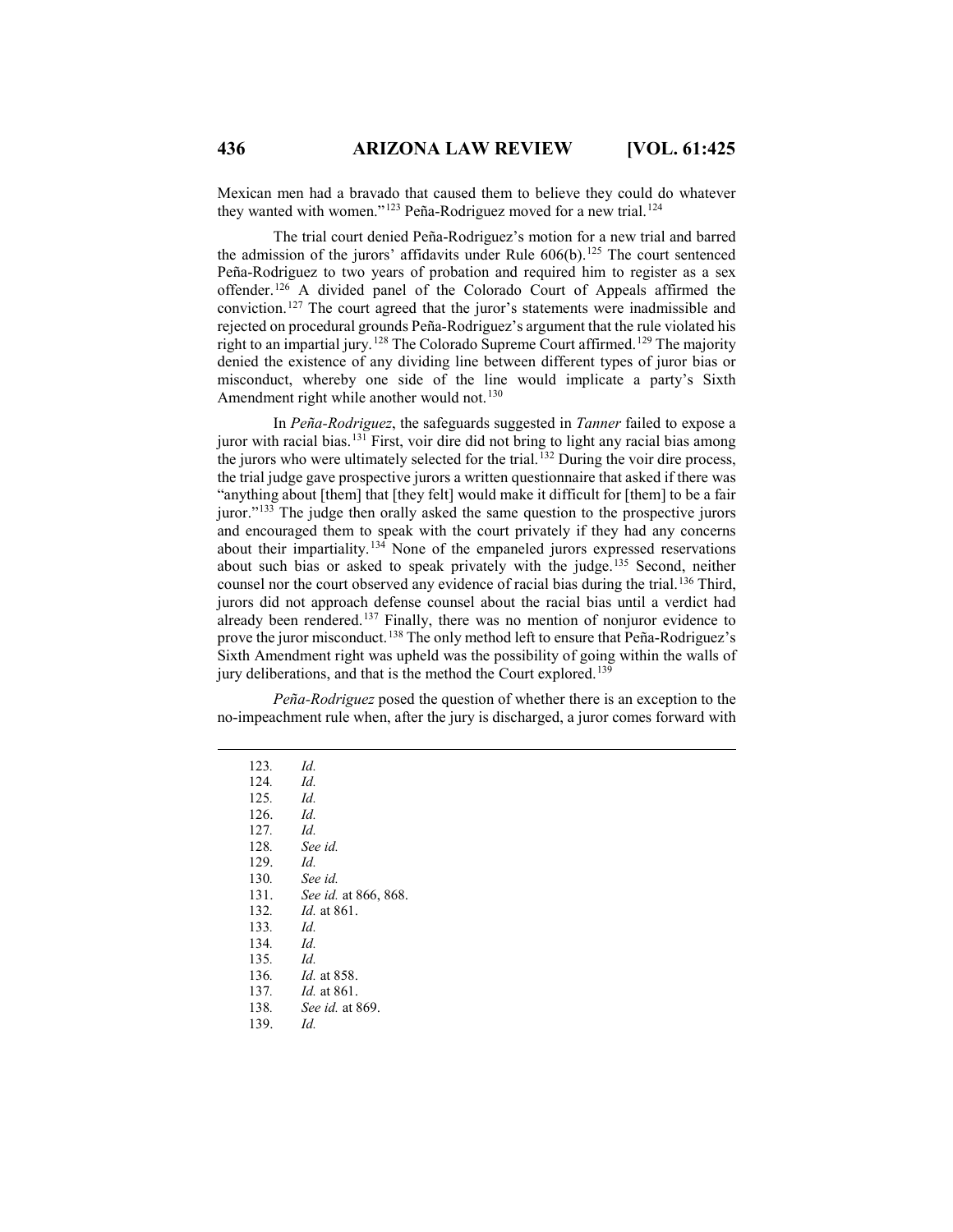compelling evidence that another juror made clear and explicit statements indicating that racial animus was a significant motivating factor in the vote to convict.<sup>[140](#page-12-0)</sup> Additionally, *Peña-Rodriguez* was the first case to recognize and attempt to remedy the conflict between Rule 606(b) and a defendant's Sixth Amendment right.<sup>[141](#page-12-1)</sup> The Court held that where a juror makes a clear statement that indicates he or she relied on racial stereotypes or animus to convict a criminal defendant, the Sixth Amendment right to a fair and impartial jury requires that the trial court consider that evidence.<sup>[142](#page-12-2)</sup> This ruling trumped Rule  $606(b)$ 's prohibition on inquiries into statements made during jury deliberations.<sup>[143](#page-12-3)</sup>

However, the Court stated that there are limits on its decision: "Not every offhand comment indicating racial bias or hostility will justify setting aside the noimpeachment bar to allow further judicial inquiry."[144](#page-12-4) The threshold is a "showing that one or more jurors made statements exhibiting overt racial bias that cast serious doubt on the fairness and impartiality of the jury's deliberations and resulting verdict."<sup>[145](#page-12-5)</sup>

*Peña-Rodriguez* ultimately followed the imperative to purge racial prejudice from the administration of justice that began with the ratifications of the Civil War Amendments.[146](#page-12-6) *Peña-Rodriguez* also found it less likely that the safeguards proposed by *Tanner* and solidified in *Warger* and *Benally* could protect against instances of racial discrimination in jury deliberations.[147](#page-12-7) As a result, the Court sought to prevent future juror misconduct of this magnitude by setting aside the no-impeachment rule under the circumstances in this case.<sup>[148](#page-12-8)</sup>

The Court also addressed the need to preserve confidence in jury verdicts and in the jury system itself, which the Sixth Amendment strives to protect.<sup>[149](#page-12-9)</sup> The new exception created by *Peña-Rodriguez* did just that: it gave defendants the opportunity to go within the walls of jury deliberations to ensure that their verdicts were based on fair, unbiased reason and not on racial bias.<sup>[150](#page-12-10)</sup> With the decision in *Peña-Rodriguez*, the Court sought to prevent injustice, and it also distinguished *Tanner*, *Warger*, and *Benally*. [151](#page-12-11)

<span id="page-12-0"></span>However, *Peña-Rodriguez* did not clearly pave the way for a defendant to get a new trial once racial animus has been discovered. The Court failed to explain

 <sup>140</sup>*. Id.* at 861.

<sup>141</sup>*. Id.*

<sup>142.</sup> *Id.* at 869.<br>143. *See id.* 

See id.

<sup>144</sup>*. Id.* at 869.

<sup>145</sup>*. Id.*

<span id="page-12-11"></span><span id="page-12-10"></span><span id="page-12-9"></span><span id="page-12-8"></span><span id="page-12-7"></span><span id="page-12-6"></span><span id="page-12-5"></span><span id="page-12-4"></span><span id="page-12-3"></span><span id="page-12-2"></span><span id="page-12-1"></span><sup>146</sup>*.* McLaughlin v. Florida, 379 U.S. 184, 191–92 (1964) ("[T]he central purpose of the Fourteenth Amendment was to eliminate racial discrimination emanating from official sources in the States.").

<sup>147.</sup> *Peña-Rodriguez*, 137 S. Ct. at 869.

See *id.* 

<sup>149.</sup> *Id.*

<sup>150.</sup> *See id.*

<sup>151.</sup> *See id.*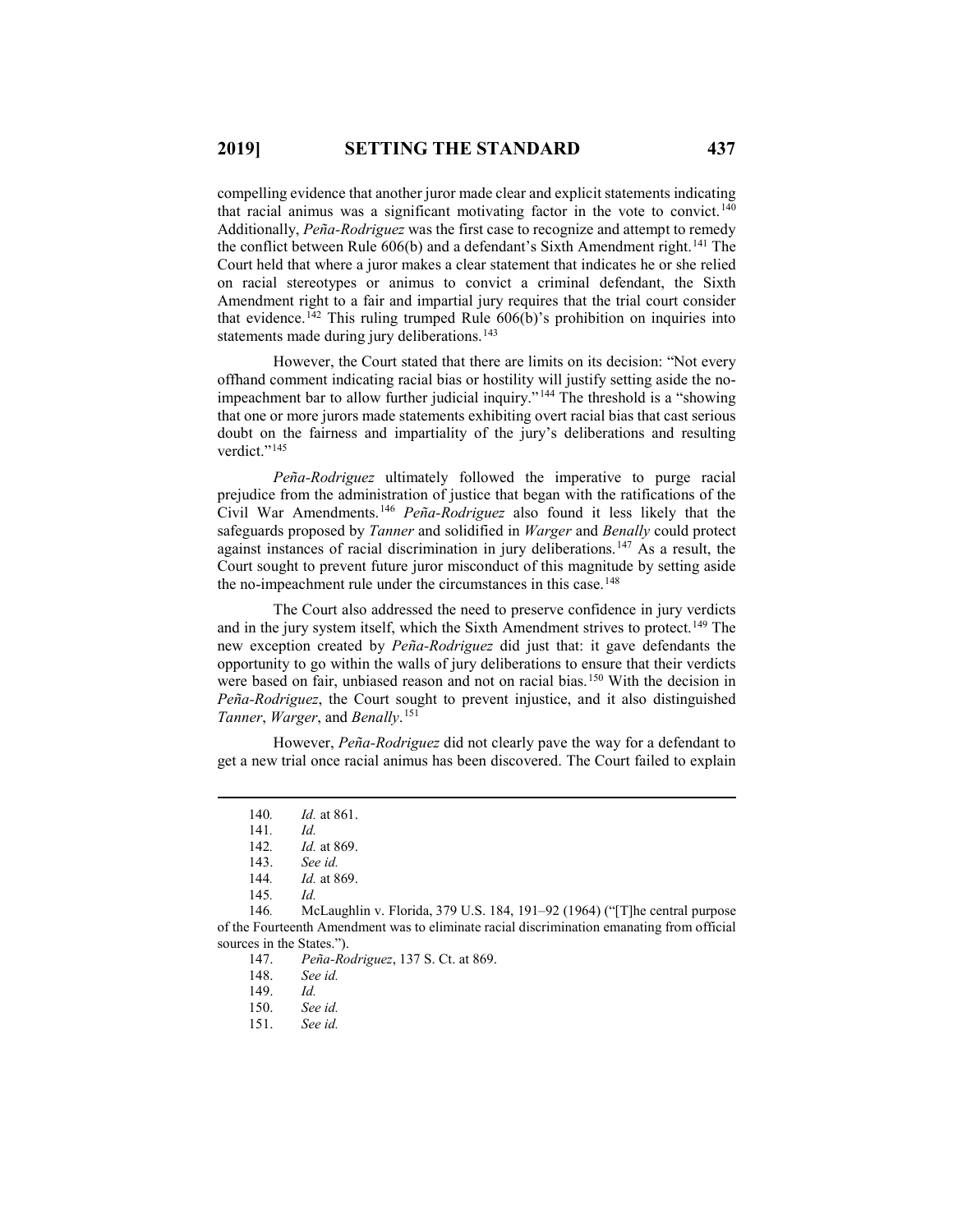when a defendant will be granted an evidentiary hearing in light of juror racial bias, and assuming the defendant is granted an evidentiary hearing, it did not establish when a juror's behavior or bias is egregious enough for the defendant to be granted a new trial or reversal.[152](#page-13-0) The Court's failure to address these issues in *Peña-Rodriguez* has made it difficult to apply the decision to other cases.<sup>[153](#page-13-1)</sup>

The first two Supreme Court cases immediately following *Peña-Rodriguez* were *Cutro v. Stirling*[154](#page-13-2) and *Anderson v. Kelley.* [155](#page-13-3) Although neither case dealt with a juror's racial bias, both cases attempted to go within the walls of the jury deliberations.[156](#page-13-4) As a result of the lack of juror racial bias, the court in each case held the allegations were unlike the "race-infected comments" in *Peña-Rodriguez* and thus did not meet the standard to set aside the no-impeachment rule.<sup>[157](#page-13-5)</sup>

After *Cutro* and *Anderson*, more defendants began to cite *Peña-Rodriguez* in attempts to overcome the no-impeachment rule.[158](#page-13-6) The court in *Young v. Davis* "declin[ed] the invitation to extend further the reach of *Peña-Rodriguez*, one antithetical to the privacy of jury deliberations—a principle whose loss would be attended by such high costs as to explain its veneration."[159](#page-13-7) In that case, the defendant was convicted of capital murder.<sup>[160](#page-13-8)</sup> He argued that the declarations from two of the jurors in his trial would show that the jurors thought they had to unanimously agree upon which evidence they believed was mitigating evidence before they could consider it in mitigation.<sup>[161](#page-13-9)</sup> The court ruled against the defendant's

155. No. 5:12-CV-279-DPM, 2017 WL 1160583 (E.D. Ark. Mar. 28, 2017).

<span id="page-13-4"></span><span id="page-13-3"></span><span id="page-13-2"></span><span id="page-13-1"></span><span id="page-13-0"></span>156. *Cutro*, 2017 WL 1100869, at \*7 (defendant filed a petition for writ of habeas corpus arguing that, "[t]he judge erred by forcing the jury to continue deliberating after it clearly informed the court on more than one occasion it could not reach a verdict and that three jurors would not change their vote"); *see also Anderson*, 2017 WL 1160583, at \*25 (defendant here was charged with murder and argued that a juror voted to convict him even though she did not believe he was guilty; further, in a separate claim, the defendant argued that a juror had a brief encounter with his brother which almost resulted in a physical altercation).

<span id="page-13-5"></span>157. *Cutro*, 2017 WL 1100869 at \*21 n.26 ("The Court did not consider the juror's affidavit regarding the internal deliberations of the jury as the United States Supreme court has not adopted an exception for this circumstance."); *Anderson*, 2017 WL 1160583 at \*1 (citing Mattox v. United States, 146 U.S. 140, 148 (1892) ("The governing law prevents the secret thoughts of one juror from having the power to disturb the expressed conclusions of twelve. And the allegations here are unlike the race-infected comments that lifted the Rule 606(b) bar in *Peña-Rodriguez v. Colorado*.")).

<span id="page-13-8"></span><span id="page-13-7"></span><span id="page-13-6"></span>158. Tharpe v. Sellers, 138 S. Ct. 545, 545, 551–52 (2018) (Thomas, J., dissenting) (petitioner moved to reopen his proceedings regarding a claim that the jury convicted him of murder included a white jury who was biased against petitioner because he was black); Young v. Davis, 860 F.3d 318, 333 (5th Cir. 2017); Malpica-Cue v. Fangmeier, 2017 COA 46, ¶ 20, 395 P.3d 1234, 1239 (Colo. Ct. App. 2017) (filed a motion to vacate jury award based on the jury foreman saying that the jury made a mistake when it had filled out the verdict form).

- 159*. Young*, 860 F.3d at 334.
- 160*. Id.* at 322.
- <span id="page-13-9"></span>161*. See id.* at 332.

 <sup>152.</sup> *Id.* at 860–71.

<sup>153.</sup> *See infra* notes 157–58.

<sup>154.</sup> C/A No. 1:16-CV-2048-JFA, 2017 WL 1100869 (D.S.C. Mar. 23, 2017).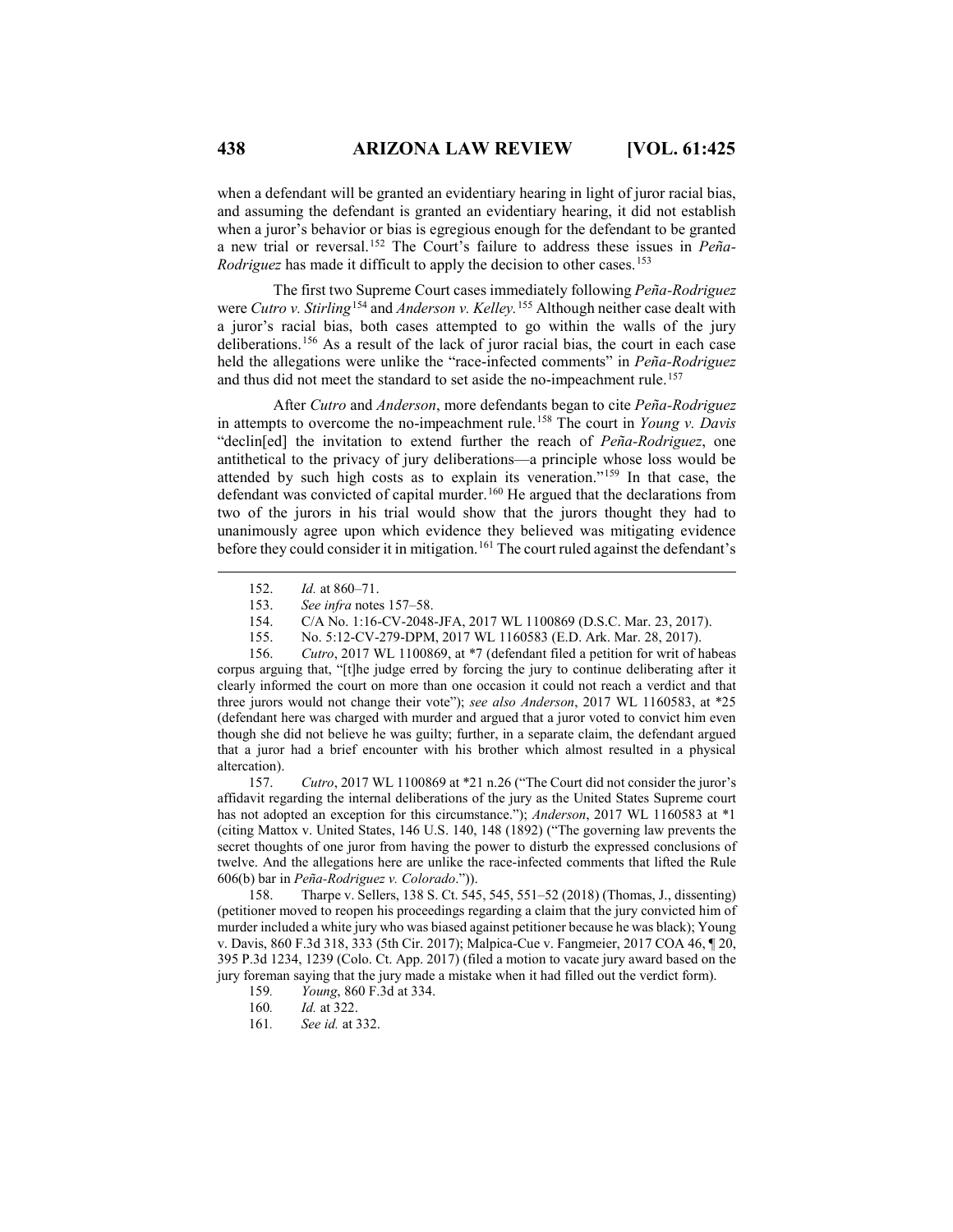arguments by reasoning, like the courts before it, that racial bias was not a factor in this case; therefore, the *Peña-Rodriguez* ruling did not apply. [162](#page-14-0) Although this ruling was consistent with the rulings that immediately followed *Peña-Rodriguez*, what stood out in *Young* that was not present in the cases before it was the fact that the court was hesitant to open the door by using the new exception to Rule 606(b) to further look into jury deliberations.<sup>[163](#page-14-1)</sup>

A case finally emerged, though, that involved a defendant's complaint of racial bias. That case was *Berardi v. Paramo*. [164](#page-14-2) *Berardi* was decided by the Ninth Circuit and appeared to be the case that could finally and properly apply the *Peña-Rodriguez* ruling. Oddly enough, even though this case involved a defendant's complaint of racial bias, the court still ruled that *Peña-Rodriguez* did not apply.[165](#page-14-3) In *Berardi*, the defendant, a Caucasian male, argued that a juror in his trial made a comment during jury deliberations showing the juror was racially biased.<sup>[166](#page-14-4)</sup> The comment the juror made during deliberations was: "[I]f the races of the [defendant] and the victim were switched (Berardi is white and the victim was African American), they would have convicted the defendant immediately."<sup>[167](#page-14-5)</sup> The court reasoned that the juror's comment did not reflect racial bias, but rather reflected the juror's frustration with the deliberations continuing for several days.<sup>[168](#page-14-6)</sup> Thus, these comments did not reach the threshold set by *Peña-Rodriguez*. [169](#page-14-7) But what threshold was that? Did the defendant need to be a minority for any court to consider setting aside the no-impeachment rule? Did the racial comments need to be exactly like those in *Peña-Rodriguez*? Is the mere mention of race inside a place where justice is supposed to be blind not enough? Without a standard from *Peña-Rodriguez*, there is no way this court, or any court for that matter, could measure how egregious racial comments need to be for the no-impeachment rule to be set aside, unless they were very similar to the statements made in *Peña-Rodriguez*. In *Berardi*, the court reasoned that the juror's comment was not egregious enough to set aside the no-impeachment rule.<sup>[170](#page-14-8)</sup>

The ruling in *Berardi* was not the only instance where the courts held that a juror's racially biased comment was not grounds to set aside Rule 606(b). The second post-*Peña-Rodriguez* case to argue juror racial bias was *United States v. Robinson*. In *Robinson*, the defendants sought reversal of their convictions on the grounds that the jury foreperson made racist remarks that the defendant alleged affected the jury's verdict.<sup> $171$ </sup> Specifically, during deliberations, the jury foreperson

<sup>162.</sup> *Id.* at 334.<br>163. *Id.* ("We d

<span id="page-14-6"></span><span id="page-14-5"></span><span id="page-14-4"></span><span id="page-14-3"></span><span id="page-14-2"></span><span id="page-14-1"></span><span id="page-14-0"></span>Id. ("We decline the invitation to extend further the reach of *Peña-Rodriguez*, one antithetical to the privacy of jury deliberations—a principle whose loss would be attended by such high costs as to explain its veneration.").

<sup>164.</sup> *See* 705 F. App'x 517 (9th Cir. 2017).

<sup>165</sup>*. Id.* at 518–19.

<sup>166</sup>*. Id.* at 518.

<sup>167</sup>*. Id. Id.* at 518-19.

<span id="page-14-7"></span><sup>169</sup>*. Id.* at 519.

<span id="page-14-8"></span><sup>170</sup>*. Id.*

<span id="page-14-9"></span><sup>171.</sup> United States v. Robinson, 872 F.3d 760, 767 (6th Cir. 2017).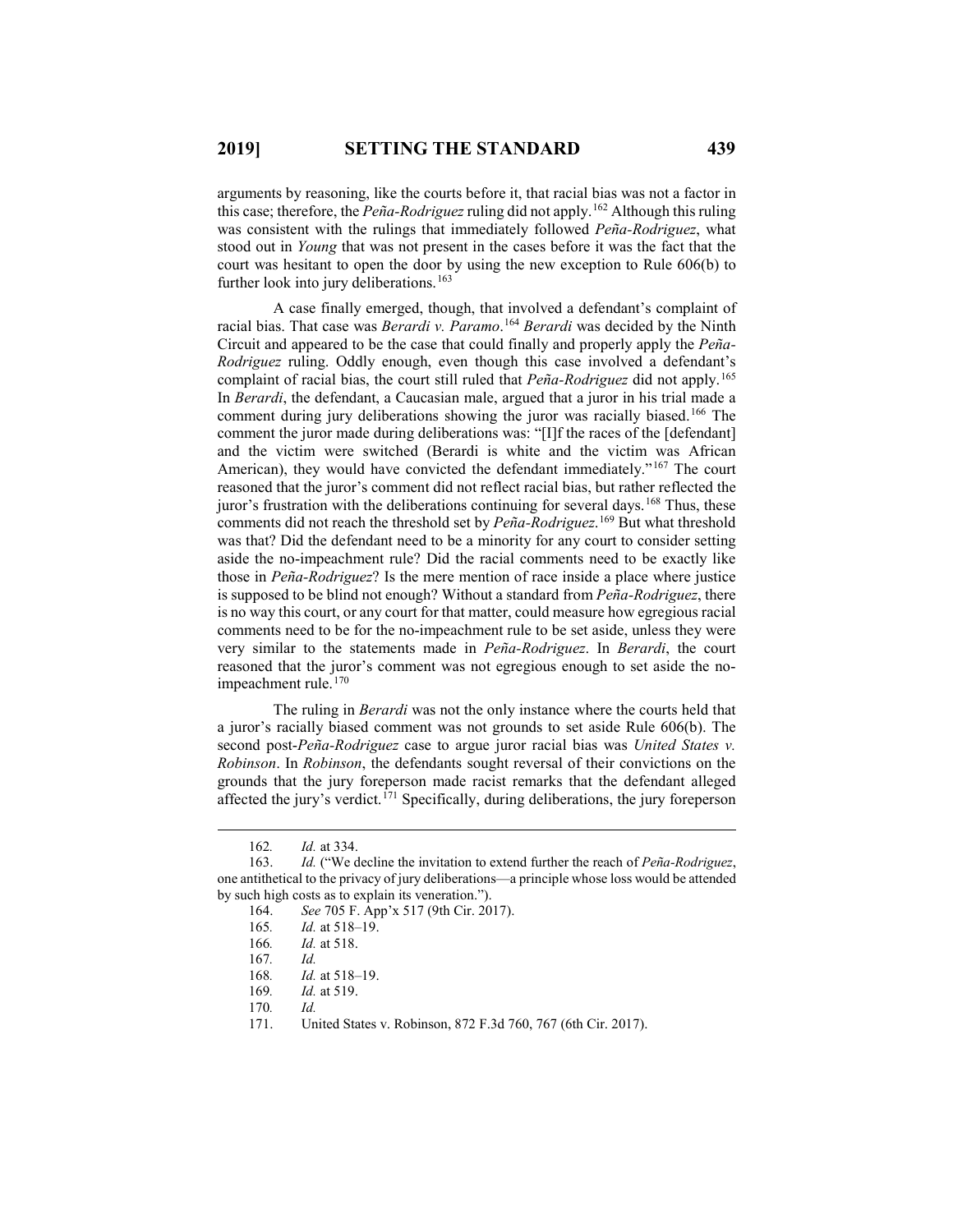(a Caucasian woman) stated to two jurors (two African-American women) who refused to agree to a guilty verdict that they were reluctant to convict because they felt they "'owed something' to their 'black brothers,'"[172](#page-15-0) and the jury foreperson stated she "found it strange that the colored women [were] the only two that [could not] see that the defendants were guilty."[173](#page-15-1) The court held that the comments from the jury foreperson were not enough to warrant a new trial for the defendants.<sup>[174](#page-15-2)</sup> The court reasoned that the way in which the defendants gathered the testimony from the jurors violated a local court rule, and the jury foreperson's comments were not *clear statements* showing that animus was a significant motivating factor in her vote to convict.[175](#page-15-3) Given that the holding in *Peña-Rodriguez* left lower courts without a clear understanding of what a "clear statement of racial animus" might be, other than it is not a mere "offhand comment indicating racial bias or hostility and it is a statement exhibiting overt racial bias,"<sup>[176](#page-15-4)</sup> or to whom the racial animus must be directed, it remains difficult for any lower court to apply the rule properly.

Since the ruling in *Peña-Rodriguez*, there has yet to be a case in which the court has set aside the no-impeachment rule in favor of a defendant's constitutional right to a fair and impartial jury.<sup>[177](#page-15-5)</sup> However, there have been cases, such as those discussed above, that have displayed "overt racial bias that cast serious doubt on the fairness of the jury's deliberations."[178](#page-15-6) Although what is said in Supreme Court decisions is often left to the discretion of the lower courts to interpret, in the instance of *Peña-Rodriguez*, this is not the case.[179](#page-15-7) Lower courts decide cases with the mindset of avoiding appeals. For lower courts, the best way to avoid appeals is to rule with the standards set by the Supreme Court in mind. Later cases, such as *Tharpe v. Sellers*, make that goal difficult to reach. This was noted in the *Tharpe* dissent: "And Tharpe does not even attempt to argue that *Peña-Rodriguez* established a watershed rule of criminal procedure—a class of rules that is so 'narrow' that it is 'unlikely that any has yet to emerge.'"[180](#page-15-8) *Peña-Rodriguez* ultimately established a rule that only applies to cases exactly like *Peña-Rodriguez*. [181](#page-15-9) But even in that rare instance, the Supreme Court failed to lay out the standards a defendant must meet to establish that a juror's racial bias warrants an evidentiary hearing.<sup>[182](#page-15-10)</sup>

- 174*. Id.* at 772.
- <span id="page-15-3"></span><span id="page-15-2"></span>175*. Id.* at 770–71.
- <span id="page-15-4"></span>176. Peña-Rodriguez v. Colorado, 137 S. Ct. 855, 869 (2017).
- <span id="page-15-5"></span>177. *See supra* note 161–73.
- 178. *Peña-Rodriguez*, 137 S. Ct. at 869.
- <span id="page-15-8"></span><span id="page-15-7"></span><span id="page-15-6"></span>See *id.* at 855.
- 180. Tharpe v. Sellers, 138 S. Ct. 545, 551–52 (2018).
- <span id="page-15-9"></span>181. *See Peña-Rodriguez*, 137 S. Ct. at 855 (2017).
- <span id="page-15-10"></span>182. *See id.*

<span id="page-15-0"></span> <sup>172</sup>*. Id.* at 788.

<span id="page-15-1"></span><sup>173</sup>*. Id.* at 768.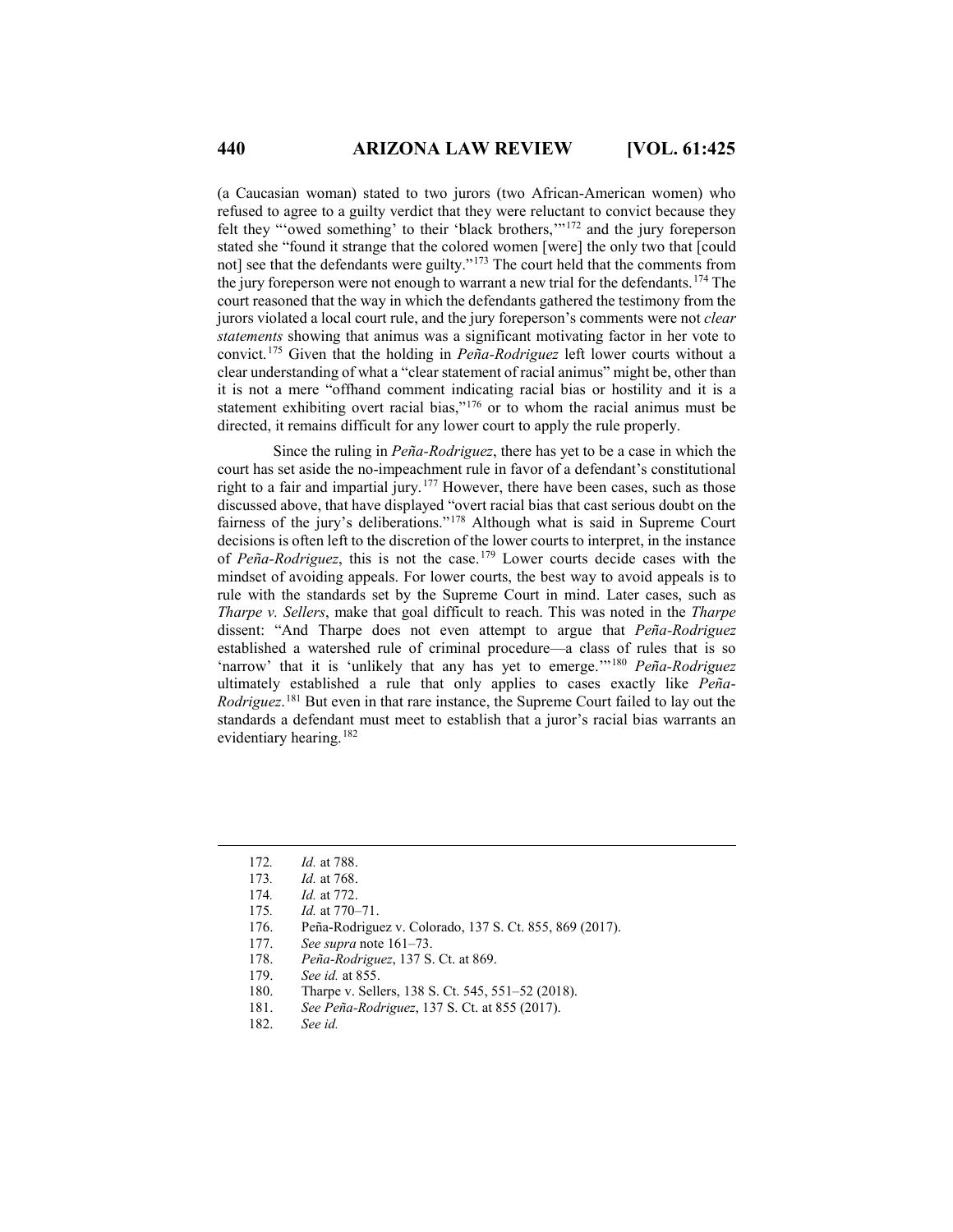#### **V. PROCEDURES FOR AN EVIDENTIARY HEARING**

In *Peña-Rodriguez*, the Supreme Court did not resolve the standard that lower courts should follow when granting an evidentiary hearing.<sup>[183](#page-16-0)</sup> In the post-*Peña-Rodriguez* case of *Zamora-Smith v. Davies*, the court took note that "the Court also did not decide the appropriate standard for determining when evidence of racial bias is sufficient to require that the motion for a new trial be granted."<sup>[184](#page-16-1)</sup> The Court in *Peña-Rodriguez* decided that it "need not address" the question of "what procedures a trial court must follow when confronted with a motion for a new trial based on juror testimony of racial bias."[185](#page-16-2) The Court went on to state, "[t]he practical mechanics of acquiring and presenting such evidence will no doubt be shaped and guided by states' rules of professional ethics and local court rules, both of which often limit counsel's post-trial contact with jurors."[186](#page-16-3)

While the Court in *Peña-Rodriguez* hoped the process by which a defendant could get an evidentiary hearing or new trial would be shaped by the local rules of lower courts, it seems the lower courts have yet to make it this far in the process.[187](#page-16-4) There has yet to be a case where any court has applied the decision in *Peña-Rodriguez* to set aside Rule 606(b) when it comes to juror bias. As such, there has yet to be a lower court that has shaped the process for a defendant to get a new trial based on *Peña-Rodriguez*. As a result, defendants are left with no answers about how they would proceed if their verdict was ever overturned as a result of *Peña-Rodriguez*. Would a new trial be granted? What steps would a defendant have to take to ensure a new trial? Would a reversal be granted? What steps would a defendant have to take to get a reversal once evidence is found that racial bias existed in jury deliberations? Would an evidentiary hearing be granted to explore the evidence of racial bias in jury deliberations? The Court left all of these questions unanswered. Defendants are left only to turn to what their state has done in the past when granting a new trial, evidentiary hearing, or reversal.<sup>[188](#page-16-5)</sup>

# **VI. HOW EGREGIOUS DOES RACIAL BIAS HAVE TO BE BEFORE THE RULE AGAINST JURY IMPEACHMENT GIVES WAY?**

Assuming an evidentiary hearing is granted, the Court still failed to set a standard explaining how egregious racial bias during jury deliberations has to be before Rule 606(b) will give way to allow for impeachment of the verdict. Instead, the Court stated that "not every offhand comment indicating racial bias or hostility will justify setting aside the no-impeachment bar to allow further judicial inquiry,"<sup>[189](#page-16-6)</sup> and only "a showing of overt racial bias"<sup>[190](#page-16-7)</sup> is sufficient.

 <sup>183.</sup> *See id.*

<span id="page-16-7"></span><span id="page-16-6"></span><span id="page-16-5"></span><span id="page-16-4"></span><span id="page-16-3"></span><span id="page-16-2"></span><span id="page-16-1"></span><span id="page-16-0"></span><sup>184.</sup> Zamora-Smith v. Davies, No. CV 14-6032-GW (AGR), 2017 WL 3671859, at \*2 (C.D. Cal. Aug. 23, 2017).

<sup>185.</sup> *Peña-Rodriguez*, 137 S. Ct. at 870.

<sup>186</sup>*. Id.* at 869.

Zamora-Smith, 2017 WL 3671859, at \*2.

<sup>188.</sup> *See Peña-Rodriguez*, 137 S. Ct. at 869.

<sup>189.</sup> *Id.* at 869.

<sup>190.</sup> *Id.*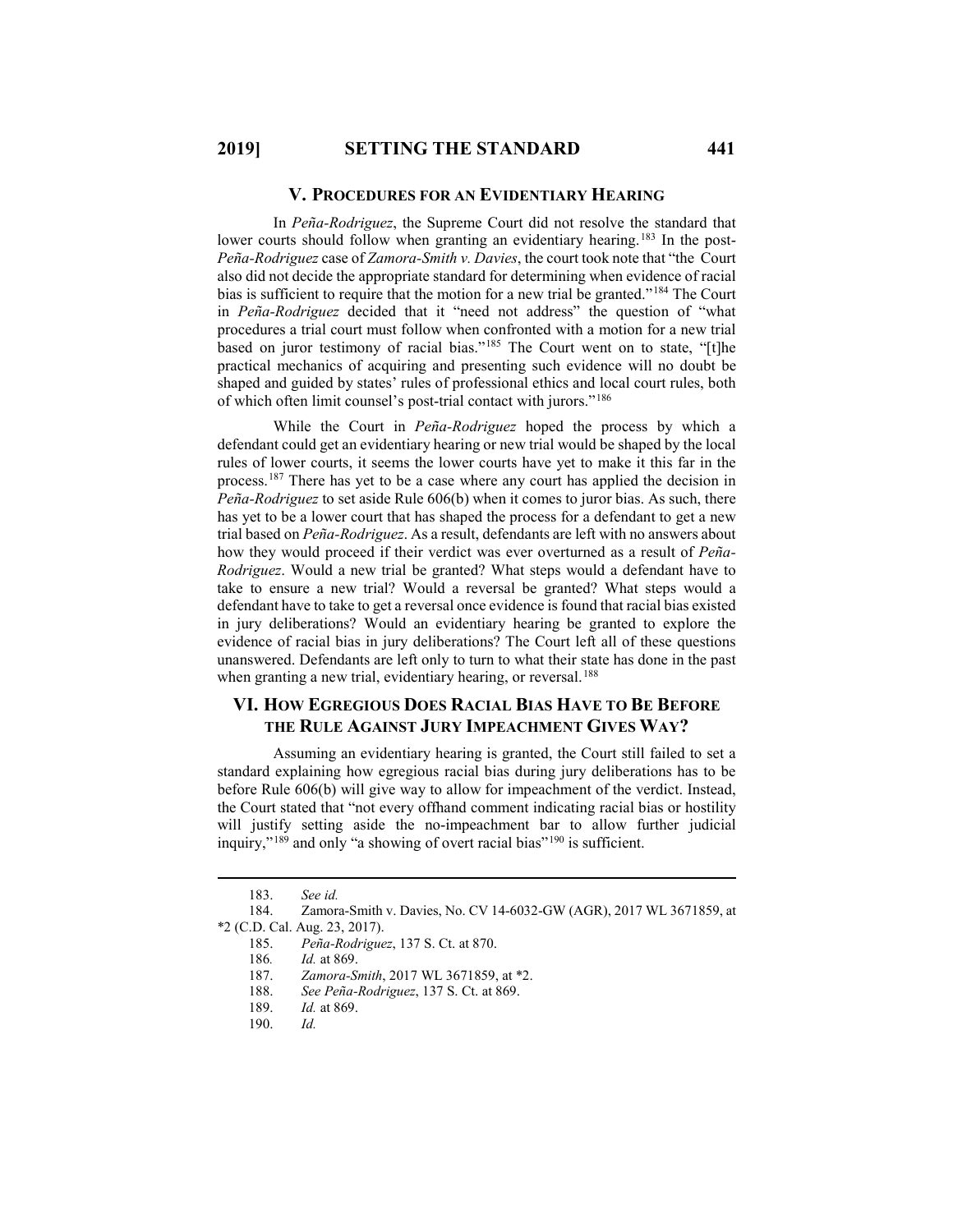The above cases demonstrate that a juror simply making a comment about race will not be enough to set aside the no-impeachment rule, but instead, the comments should mirror those made in *Peña-Rodriguez*. [191](#page-17-0) In *Berardi*, the court rejected the defendant's argument that he was entitled to a new trial.<sup>[192](#page-17-1)</sup> The comments made in *Berardi* did not mirror those made in *Peña-Rodriguez.* The comments in *Berardi* alleged that if the defendant were African American and the victim were white, the jury would have convicted immediately.[193](#page-17-2) The two cases differed because the comments in *Peña-Rodriguez* alleged that the defendant did what he did because of his race.<sup>[194](#page-17-3)</sup> The comments in *Berardi* touched on what the jury would have done had the defendant's race been different, rather than the fact that the juror presumed the defendant committed a crime because of his race like in *Peña-Rodriguez*. Thus, the comments in Berardi did not reach the *Peña-Rodriguez* threshold set by the Court.[195](#page-17-4)

Additionally, the defendant in *Berardi* was not a minority but instead a Caucasian man.[196](#page-17-5) The Supreme Court in *Peña-Rodriguez* gave no indication as to whether Rule 606(b) shall give way only in instances where the defendant is a minority, nor did it explain if the type of comment in *Berardi* would suffice for a new trial.[197](#page-17-6)

Further, in *Young* and *Tharpe*, it was also noticeable that courts did not wish to apply Rule 606(b) any further than what was already set forth in *Peña-Rodriguez*. In *Young*, the court explained it did not wish to further "open the door" than what *Pe*ñ*a-Rodriguez* had already done.[198](#page-17-7) Similarly, in *Tharpe*, the Court explained that the exception to Rule 606(b) is so narrow that the use of it is unlikely to have emerged yet.[199](#page-17-8) From the cases that have come after *Peña-Rodriguez*, and their use of Rule 606(b), it can be concluded that although *Peña-Rodriguez* did not explicitly lay out how egregious a racial comment needs to be before Rule 606(b) can give way, it is more likely than not that a lower court will not successfully apply *Peña-Rodriguez* unless the circumstances exactly mirror those in *Peña-Rodriguez*. [200](#page-17-9)

The issue of how egregious racial bias must be also begs the question of when finality will become an issue when racial bias persists in jury deliberations. Finality, especially in criminal proceedings, ensures that certain disputes must achieve a resolution.[201](#page-17-10) Under the assumption that the racial bias is egregious enough each time and a court grants a retrial each time (which is rare) finality may

- <span id="page-17-3"></span>194. Peña-Rodriguez v. Colorado, 137 S. Ct. 855, 862 (2017).
- <span id="page-17-4"></span>195*. Berardi*, 705 F. App'x at 519.
- <span id="page-17-5"></span>196*. Id.* at 518.
- <span id="page-17-6"></span>197. *See Peña-Rodriguez*, 137 S. Ct. at 855.
- <span id="page-17-8"></span><span id="page-17-7"></span>Young v. Davis, 860 F.3d 318, 333 (5th Cir. 2017).
- 199. Tharpe v. Sellers, 138 S. Ct. 545, 551−52 (2018) (Thomas, J., dissenting).
- 200*. See Young*, 860 F.3d at 334; *see also Tharpe*, 138 S. Ct. at 551–52.
- <span id="page-17-10"></span><span id="page-17-9"></span>201. 43B Mass. Prac., Trial Practice § 19:3 (3d ed.) (2018).

<span id="page-17-1"></span><span id="page-17-0"></span><sup>191.</sup> *See supra* notes 157–58.<br>192. *See* Berardi v. Paramo, 7

See Berardi v. Paramo, 705 F. App'x 517, 518 (9th Cir. 2017).

<span id="page-17-2"></span><sup>193</sup>*. Id*.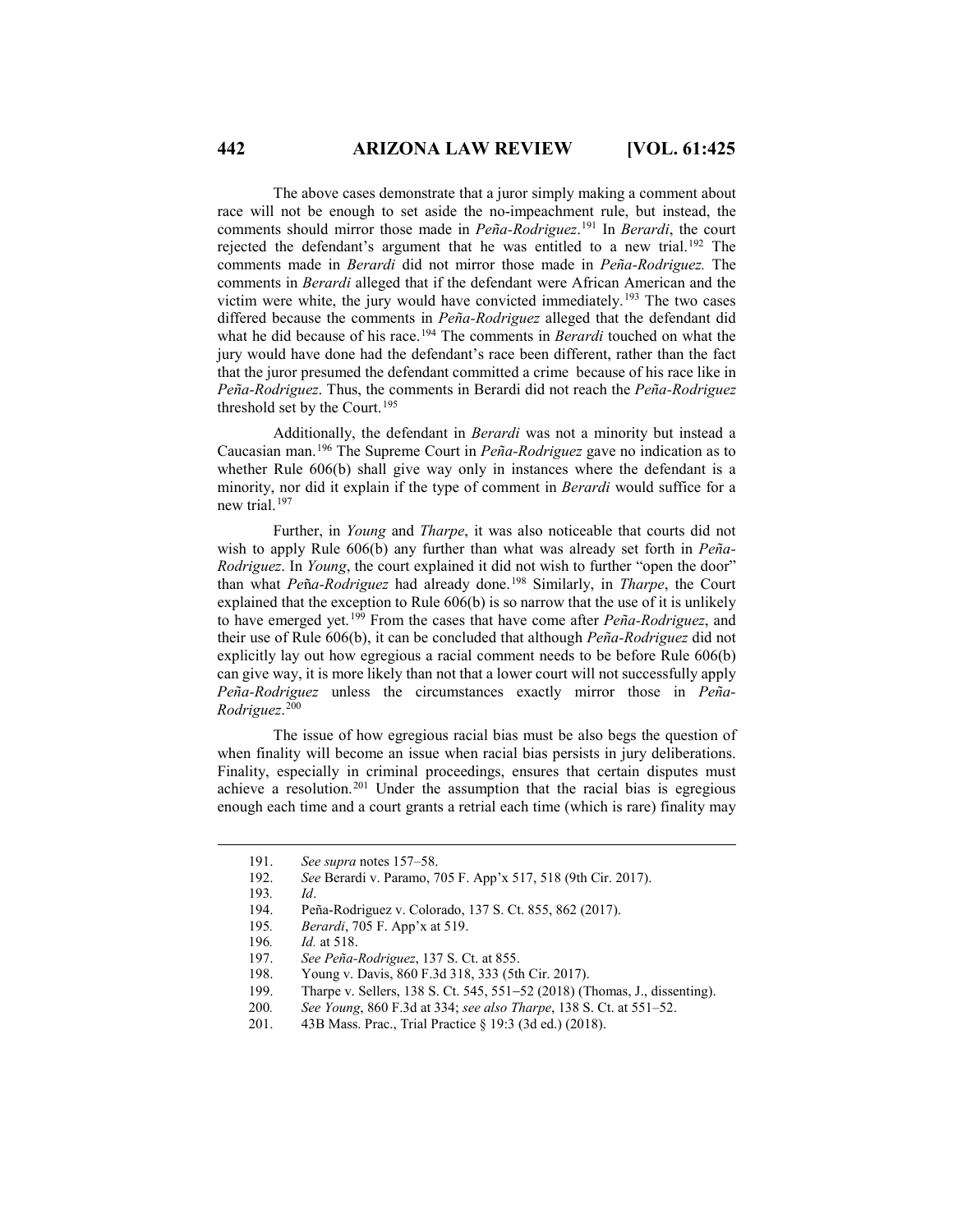become a concern. When the Court ruled in *Peña-Rodriguez*, it never explained the limits to the Rule  $606(b)$  exception as applied to finality.<sup>[202](#page-18-0)</sup> Potentially, with this new exception, a juror may alert an attorney to racial bias in jury deliberations every time a defendant is on trial, even if the defendant is already being retried. This could create a never-ending cycle of retrials. No finality means a strain on a court's resources, violation of a defendant's right to a speedy trial, and no end in sight for anyone involved in the proceeding, as long as a juror brings racial bias to the court's attention.

Finality is closely related to accessibility.<sup>[203](#page-18-1)</sup> Without it, our judicial system would collapse under its own weight. Cases would go through and through the judicial system until one party received its desired ruling. The issue here is whether finality will exist once lower courts begin to implement the *Peña-Rodriguez* decision. When will a court decide that a new trial will not be set although there has been evidence of racial bias? Will a court allow a new trial to always be set when there is blatant evidence of racial bias?

Regarding the issue of finality, lower courts should adopt the standard that whenever there is evidence of egregious racial bias in jury deliberations, steps should be taken to ensure a defendant receives a new trial, or at least an evidentiary hearing. To take away defendants' right to a new trial based on evidence of racial discrimination is to take away their right to a trial by a fair and impartial jury. But, when a defendant makes a habit of asking for a new trial every time there is evidence of juror racial bias, a court should become more and more strict with what kind of evidence it considers sufficient for the defendant to be granted a new trial. However, with the lack of standard for lower courts to follow, and lower courts' hesitation to apply *Peña-Rodriguez*, there is doubt that finality would actually ever become an issue.

#### **CONCLUSION**

The *Peña-Rodriguez* majority has made a strong statement about the importance of eliminating racial discrimination from criminal cases to the greatest extent possible.<sup>[204](#page-18-2)</sup> The majority was willing to break from a longstanding reluctance to disturb jury verdicts by examining the deliberations of the jury and left no doubt that it sees racial discrimination as a more serious threat to equal justice and public confidence in verdicts than any other threat it has confronted.<sup>[205](#page-18-3)</sup> In rejecting the dissenters' argument against a uniform national rule, the majority established that there is only one acceptable rule when it comes to racial discrimination in criminal cases: it will not be tolerated.

<span id="page-18-1"></span><span id="page-18-0"></span>However, this decision is only the starting point. The Supreme Court failed to establish when a defendant will be granted an evidentiary hearing in light of juror racial bias, and assuming the defendant is granted an evidentiary hearing, when a juror's behavior or bias is egregious enough for the defendant to be granted a new

 <sup>202</sup>*. See* Peña-Rodriguez v. Colorado, 137 S. Ct. 855, 861 (2017).

<sup>203.</sup> *See* 43B Mass. Prac., Trial Practice § 19:3 (3d ed.) (2018).

<sup>204.</sup> *See Peña-Rodriguez*, 137 S. Ct. at 867.

<span id="page-18-3"></span><span id="page-18-2"></span><sup>205.</sup> *See supra* Part I; *see also Peña-Rodriguez*, 137 S. Ct. at 867.